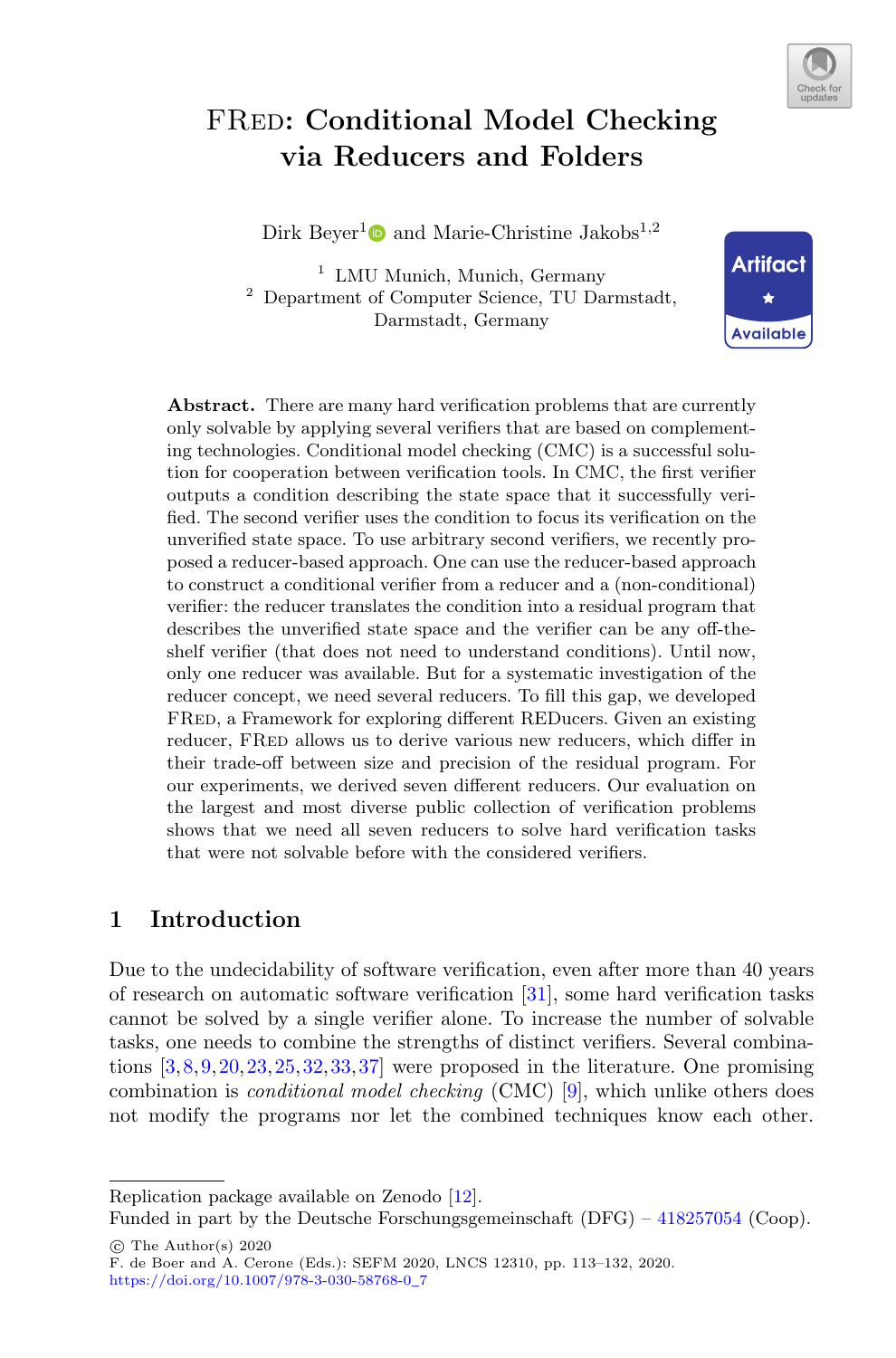<span id="page-1-0"></span>

**Fig. 1.** Reducer-based CMC configuration  $(v_2 \circ r) \circ v_1$  with FRED

CMC works as follows: If the first verifier gives up on the verification task, it outputs a condition that describes the state space that it successfully verified. The (conditional) second verifier uses the condition of the first verifier to focus its work on the still-unverified state space. Note that one can easily extend the CMC approach to more than two verifiers by letting all verifiers generate conditions.

To easily construct conditional verifiers (i.e., verifiers that understand conditions) from existing off-the-shelf verifiers, a recent work proposed the concept of reducer-based CMC [\[13](#page-16-4)]. Instead of making a verifier aware of conditions, reducer-based CMC constructs a conditional verifier from an existing verifier by plugging a *reducer* in front of the verifier. The reducer is a preprocessor that given the original program and the condition as input, translates the condition into a (residual) program, a format that is understandable by classic verifiers.

The construction of a reducer, especially proving its soundness, is complex and so far there exists only one reducer. However, this reducer's translation is very precise, and therefore, may construct programs that are orders of magnitudes larger than the original program. To solve this problem, and to support systematic experimentation with different reducers, we propose the formal framework FRED, which streamlines and simplifies the construction of new reducers from existing ones. Its underlying idea is to construct a new reducer  $r = F \circ R$ , a so-called fold reducer, by sequentially composing an existing reducer  $R$  with a folder  $F$ . A *folder* uses a heuristic that specifies how to modify the program constructed by the existing reducer. More concretely, a folder defines which program locations of the program constructed by the existing reducer are collapsed into a new location and, thus, specifies how to coarsen the program. However, to avoid false alarms, the specified coarsening must not add new program behavior.

New conditional verifiers  $CV$  can be constructed with FRED according to the equation  $CV = V \circ (F \circ R)$ , where  $r = (F \circ R)$  is the fold-reducer composed of the existing reducer R and a folder F, V is an arbitrary verifier, and  $\circ$  is the sequential composition operator. Figure 1 illustrates this construction in the context of reducer-based CMC. We used this construction to build 49 conditional verifiers, which use the already existing reducer, one of seven folders, and one of seven verifiers. Our large experimental study revealed that using several reducers (with different folders) can make the overall verification more effective. **Contributions.** We make the following contributions:

– We introduce FRed, a framework for the composition of new reducers from existing reducers and folding heuristics.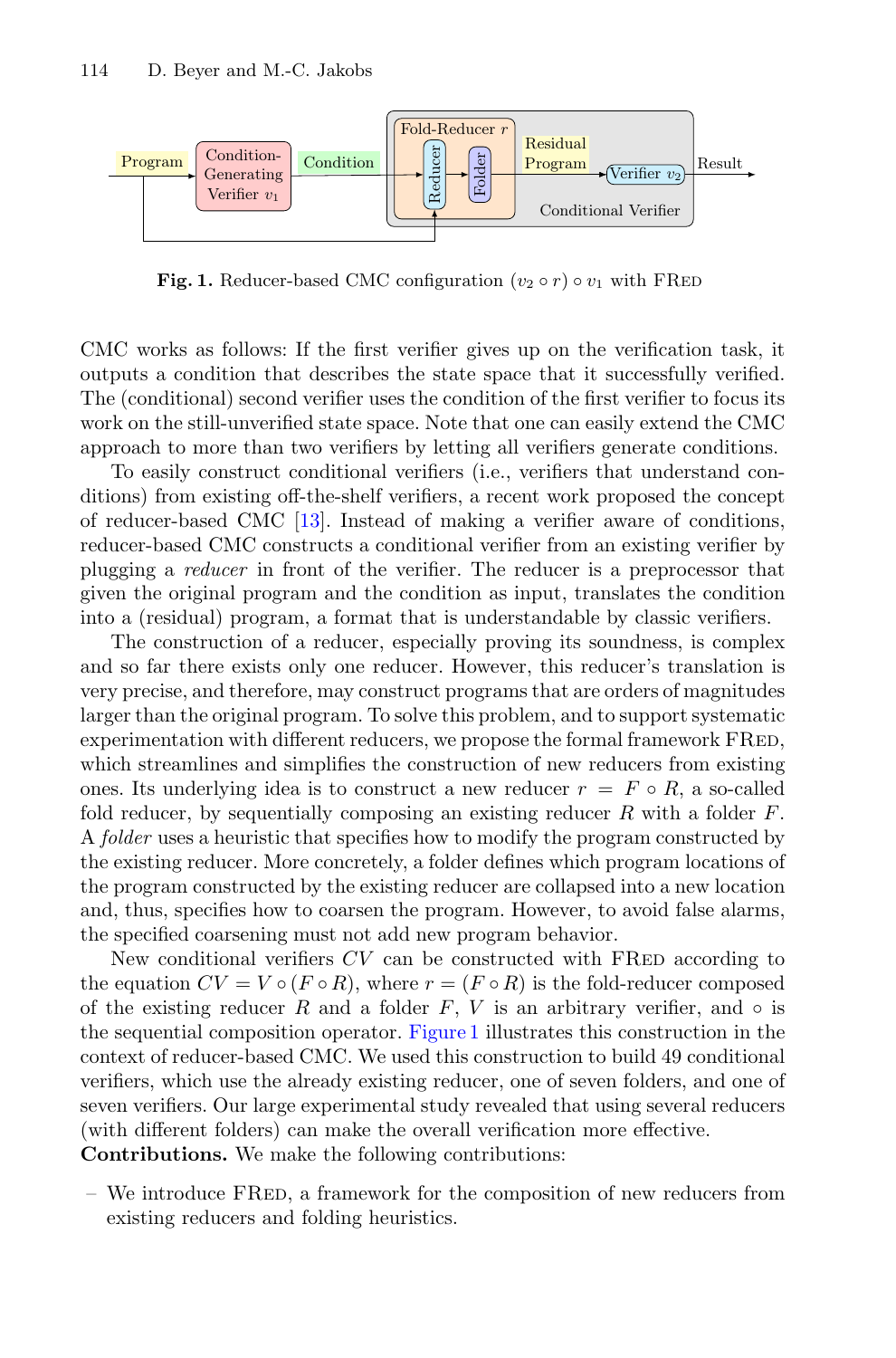<span id="page-2-0"></span>

**Fig. 2.** Example program absPow, its CFA, and a condition for our example absPow with accepting state  $q_f$  and assumptions elided (all true)

- We prove that FRed derives valid reducers in case the existing reducer is valid and the folding heuristic adheres to a correctness constraint.
- $-$  We use our framework FRED to derive seven new reducers from the existing reducer ParComp [\[13\]](#page-16-4) and use them in various conditional verifiers.
- We experimentally show that the overall effectiveness of reducer-based CMC can be increased using various reducers.
- Our reducers and all experimental data are available for replication and to construct further conditional model checkers (see [Sect. 6\)](#page-15-0).

### **2 Background**

**Program Representation.** Following the literature [\[8](#page-16-1), [10\]](#page-16-5), we model a program by a *control-flow automaton* (CFA)  $C = (L, \ell_0, G)$  consisting of a set L of locations, an initial location  $\ell_0 \in L$ , and a set of control-flow edges  $G \subseteq L \times Ops \times L$ . The set Ops describes all possible operations. In our presentation, we only consider operations on integer variables that are either boolean expressions (so-called assume operations) or assignments. However, our implementation supports C programs. In the following, we use  $\mathcal L$  for the superset of all location sets and  $\mathcal C$ for the set of all CFAs. A *CFA*  $C = (L, \ell_0, G)$  *is deterministic* (i.e., representable as a C program) if for all control-flow edges  $(\ell, op_1, \ell_1), (\ell, op_2, \ell_2) \in G$  either  $op_1 = op_2$  and  $\ell_1 = \ell_2$ , or  $op_1$  and  $op_2$  are assume operations with  $op_1 \equiv \neg op_2$ .

The left of Fig. 2 shows our example program absPow, which computes  $f(N)=2^{\lceil \log_2 |N| \rceil}$  for  $N \neq 0$  and e.g., ensures the property  $f(N) \neq 0$ . Next to program absPow, its deterministic CFA is shown, which contains one edge per assignment and two edges for each condition of an if- or while-statement. The two edges per if- or while-statement are labeled with the condition and its negation and represent the two evaluations of the condition.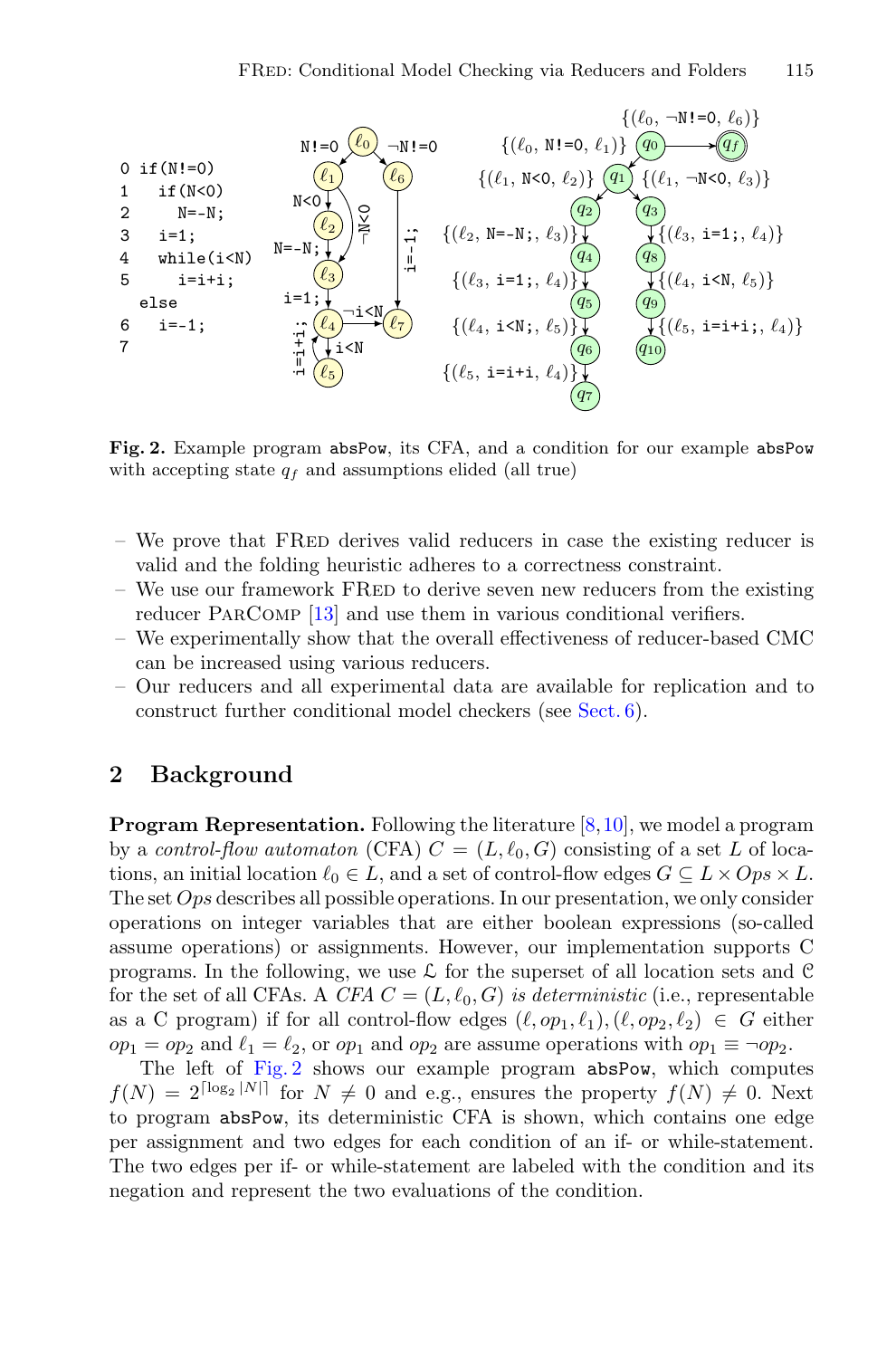**Program Semantics.** We use an operational semantics and represent a program's state by a pair of location  $\ell$  (the value of the program counter) and concrete data state c. In our representation, a concrete data state is a mapping from the program variables into the set of integer values. Now, a concrete path  $\pi$  *of a CFA C* =  $(L, \ell_0, G)$  is a sequence  $(\ell_0, c_0) \stackrel{g_1}{\rightarrow} \cdots \stackrel{g_n}{\rightarrow} (\ell_n, c_n)$  such that for all  $1 \leq i \leq n$ :  $g_i = (\ell_{i-1}, op_i, \ell_i) \in G$  and  $c_{i-1} \stackrel{op_i}{\to} c_i$ , i.e., (a) in case of assume operations,  $c_{i-1} \models op_i$  and  $c_{i-1} = c_i$  or (b) in case of assignments,  $c_i = \text{SP}_{op_i}(c_{i-1})$  and SP is the strongest-post operator of the semantics. We let  $paths(C)$  be the set of all concrete paths of a CFA C. Given a concrete path  $\pi = (\ell_0, c_0) \stackrel{g_1}{\rightarrow} \cdots \stackrel{g_n}{\rightarrow} (\ell_n, c_n)$ , we derive its execution  $ex(\pi) = c_0c_1 \ldots c_n$ . Finally, we define  $ex(C) := \{ex(\pi) | \pi \in paths(C)\}\$ to be the executions of a CFA C.

**Condition.** After an (incomplete) verification run, a condition sums up which concrete paths of a program have been explored [\[9\]](#page-16-2). We model the condition as an automaton describing the syntactical program paths that have been verified and the assumptions that have been made on these paths (i.e., which concrete data states were included). Thus, the condition's edges are labeled by pairs of program edges and assumptions. We model assumptions as state conditions, letting  $\Phi$  denote the set of all state conditions. Accepting states subsume explored paths, i.e., if a path's prefix is accepted by the condition, the path has been explored. Non-explored paths either end in a non-accepting state or more often have a prefix that ends in a state  $q$  from which no further transition is applicable. Typically, the latter means that the verifier did not explore beyond the prefix.

The automaton on the right of [Fig. 2](#page-2-0) shows a condition for our example program absPow. For the sake of presentation, we left out the assumptions, which are all true. The condition states that the else-branch of the outermost if-statement was explored and that the verifier performed a BFS alike exploration of the if-branch, which split the exploration of the inner if-branch and which is interrupted after one loop unrolling. Formally, a condition is defined as follows.<sup>[1](#page-3-0)</sup>

**Definition 1.** *A* condition  $A = (Q, \Sigma, \delta, q_0, F)$  *consists of* 

- *− a finite set*  $Q$  *of states, an initial state*  $q_0 ∈ Q$ *, and accepting states*  $F ⊆ Q$ *,*
- *an alphabet*  $\Sigma \subseteq 2^G \times \Phi$ *, and*
- *a transition relation*  $\delta \subseteq Q \times \Sigma \times Q$  *with*  $\neg \exists (q_f, \cdot, q) \in \delta : q_f \in F \land q \notin F$ .

*We let* A *be the set of conditions.*

As already said, a condition describes which paths of a program have been looked at. The following definition formalizes this coverage property. Note that we use  $c \models \varphi$  to describe that a concrete data state c satisfies a state condition  $\varphi$ .

**Definition 2.** *A* condition  $A = (Q, \Sigma, \delta, q_0, F)$  covers a concrete path  $\pi =$  $(\ell_0, c_0) \stackrel{g_1}{\rightarrow} \cdots \stackrel{g_n}{\rightarrow} (\ell_n, c_n)$  *if there exists a run*  $\rho = q_0 \stackrel{(G_1, \varphi_1)}{\rightarrow} \cdots \stackrel{(G_k, \varphi_k)}{\rightarrow} q_k$  *in*<br>A such that  $(\alpha) \circ \beta < \gamma$ , (b)  $\alpha \in F$ , and  $(\alpha) \not\sqcup \gamma$  is  $\beta$  by a  $\in C$ ,  $\wedge (\alpha \models \alpha)$ A such that (a)  $0 \leq k \leq n$ , (b)  $q_k \in F$ , and (c)  $\forall 1 \leq i \leq k : g_i \in G_i \wedge (c_i \models \varphi_i)$ .

<span id="page-3-0"></span><sup>1</sup> This paper considers only conditions that are represented as automata, while CMC in general [\[9](#page-16-2)] is not restricted to a particular representation.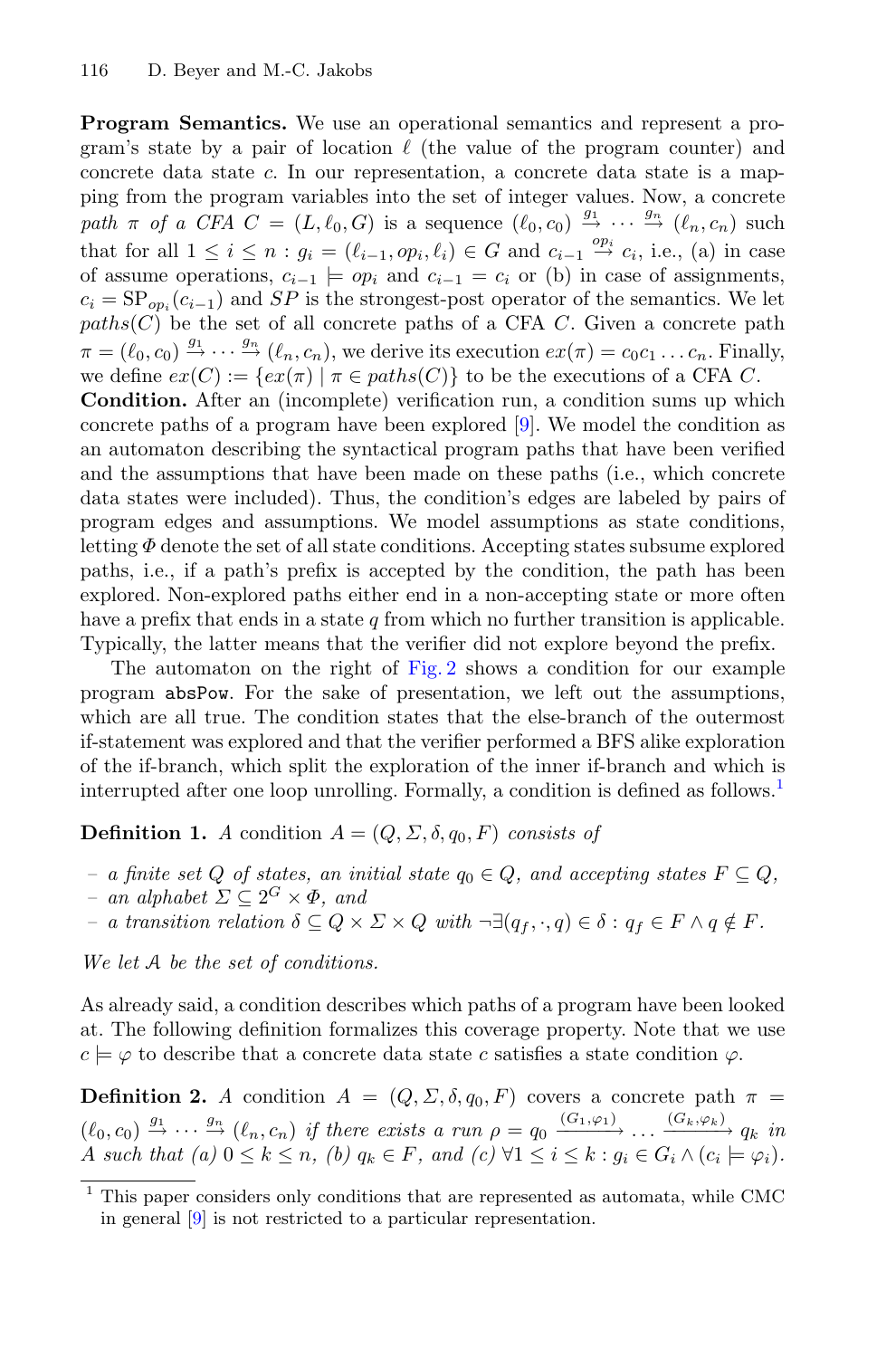**Reducer.** The CMC approach suggests that after an incomplete verification run, a second verifier should use the produced condition to explore only the uncovered paths. However, many verifiers do not understand conditions. To overcome this problem, reducer-based CMC [\[13\]](#page-16-4) suggests to extend verifiers with a preprocessing step that translates the condition into a residual program. A residual program may overapproximate those program paths that are not covered by the condition, but must not introduce additional program behavior. We follow reducer-based CMC [\[13\]](#page-16-4) and use *reducers* to compute residual programs.

**Definition 3.** *A* reducer *is a function* red :  $C \times A \rightarrow C$  *satisfying the residual property:*  $\forall C \in \mathcal{C}, \forall A \in \mathcal{A} : \text{ex}(C) \setminus \{\text{ex}(\pi) \mid A \text{ covers } \pi\} \subseteq \text{ex}(red(C, A)) \subseteq \text{ex}(C).$ 

First, a reducer for a specific class of conditions was proposed [\[26](#page-17-5)]. Then, reducerbased CMC [\[13](#page-16-4)] generalized the first approach to use a reducer, named ParComp, which supports all kinds of conditions, and showed that it is indeed a reducer [\[13\]](#page-16-4). To compute a residual program, the reducer ParComp performs a parallel composition of the program and the condition. Starting in the initial location and initial condition state, it matches CFA edges with condition transitions that subsume the respective CFA edge. If no matching condition transition exists, ParComp switches to consider CFA edges only. Additionally, it stops exploring states containing a final state  $q \in F$  since the condition covers all longer paths.

However, the reducer ParComp has one drawback. Verifiers often unfold the program, e.g., unroll loops or inspect branches separately. Due to partially explored paths, some of the unfoldings become part of the condition and will be encoded in the residual program generated by ParComp. Thus, the residual program constructed by ParComp may become orders of magnitudes larger than the original program resulting in increased parsing costs for the second verifier. Additionally, a verifier  $v_2$  analyzing the residual program generated by ParComp is forced to apply the same unfoldings on the non-covered paths as the condition-generating verifier  $v_1$ . However, it might be more effective or efficient if verifier  $v_2$  would less often (or never) unfold certain program structures of the original program. To tackle this problem, we present the framework FRED that extends reducers like ParComp to let them compute smaller residual programs with fewer unfoldings at the cost of adding more explored paths to the residual program, i.e., computing less precise residual programs.

### <span id="page-4-0"></span>**3** FRed**: Fold-Reducers from Reducers**

To assist a systematic exploration of the reducer design space, we present the framework FRED. With FRED one can methodically derive new reducers from existing ones, thereby controlling the precision and size of the produced residual programs. One only needs to define how to compress the residual programs computed by the original reducer. Currently, FRED is limited to the class of path-preserving reducers. *Path-preserving reducers* have the advantage that they keep the reference to the original program within the syntactical structure of the residual program, i.e., except for location renaming they encode a subset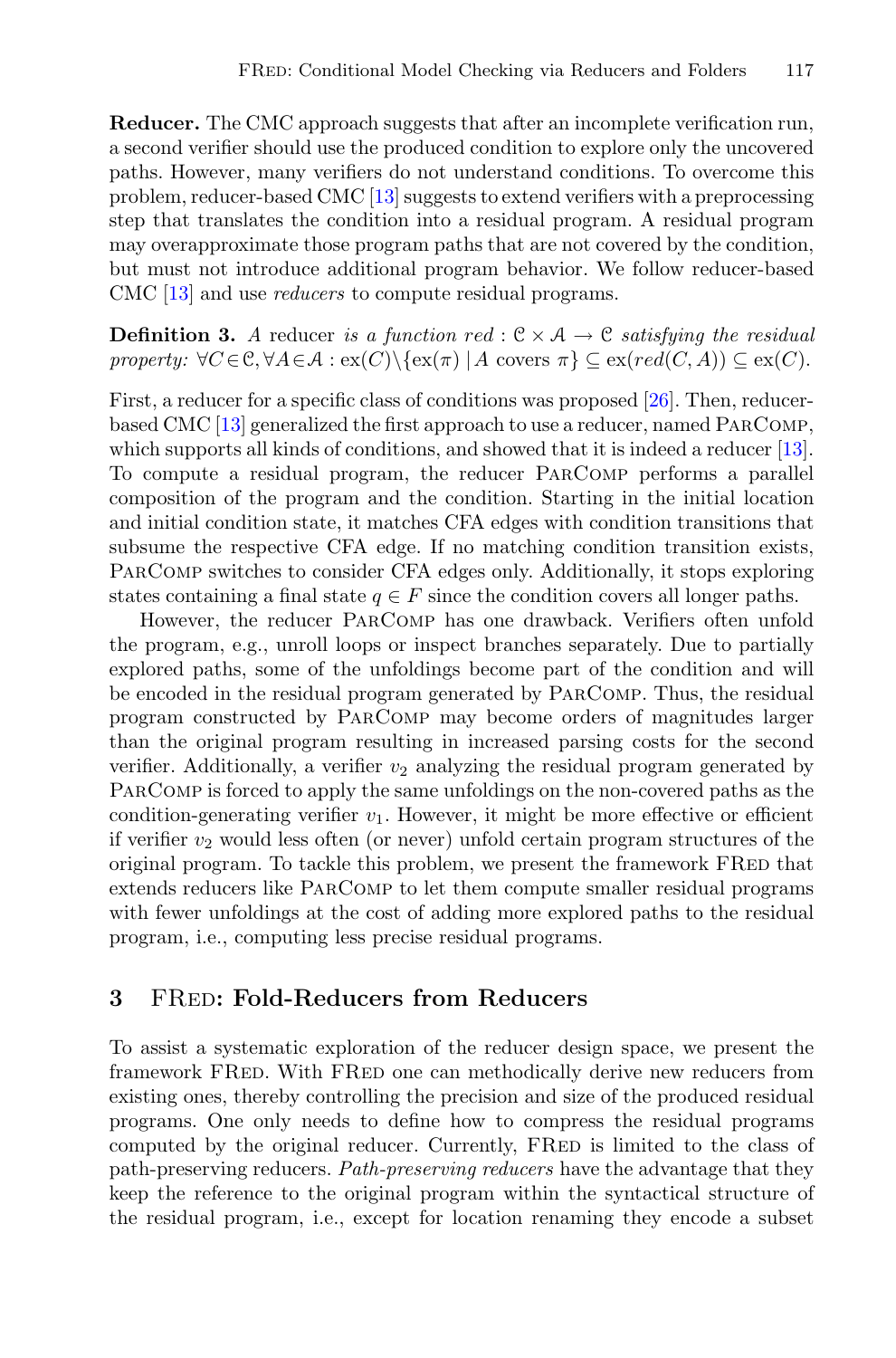of the syntactical paths of the original program. This makes it easier to derive new reducers from them. Next, we formally define a path-preserving reducer, where  $\mathcal U$  is the universe of location markers (e.g., condition states).

**Definition 4.** *A reducer* ppr *is* path-preserving *if for any generated residual program*  $ppr((L, \ell_0, G), A) = (L_r, \ell_{0,r}, G_r)$  *it is valid that*  $(a) L_r \subseteq L \times \mathfrak{U}$  *for*  $g \circ m \circ l$ ,  $(b) \ell_r = (\ell_0, \ell_0)$  and  $(a) \forall l (\ell, u)$  on  $(\ell_0, u') \in G$ ,  $\exists l \ell$  on  $\ell_0$ some U, (b)  $\ell_{0,r} = (\ell_0, \cdot),$  and (c)  $\forall ((\ell, u), op, (\ell', u')) \in G_r : \exists (\ell, op, \ell') \in G.$ 

Given a path-preserving reducer like PARCOMP, the goal of FRED is to derive new reducers that produce smaller, less precise residual programs. Our idea is that the new reducers aggregate certain similar behavior of the residual program  $C_r$ produced by the given path-preserving reducer. So far, the framework FRed supports syntactical aggregations that unite location states of the program  $C_r$ . These aggregations can be used to revert loop-unfoldings or separation of branches, the main cause for large residual programs. Additionally, these aggregations are simple to compute. One needs to define only a partitioning of  $C_r$ 's location states into equivalence classes. However, to get proper reducers, the derived reducers must not introduce new program behavior. Transferred to our aggregations, this means that we must not combine location states of  $C_r$  that refer to different locations of the original program. We introduce the concept of a *locationconsistent partitioner* that computes partitions respecting this requirement.

**Definition 5.** *A* location-consistent partitioner *is a function* p *that maps a set*  $L_r \subseteq \mathcal{L} \times \mathcal{U}$  to a partition  $\{L_1, \ldots, L_n\}$  of  $L_r$  *s.t.*  $\forall 1 \leq i \leq n : |\{\ell | (\ell, \cdot) \in L_i\}|$ <br> $-1$  We use P for the set of all location consistent partition are = 1*. We use* P *for the set of all location-consistent partitioners.*

As examples, we consider the two extreme location-consistent partitioners cfa and sep as defined in the following. Partitioner cfa groups all elements with the same location and sep never groups elements.

$$
cfa(L_r) = \{ \{ (\ell, u) \in L_r \mid \ell = \ell' \} | \exists (\ell', \cdot) \in L_r \} \text{ sep}(L_r) = \{ \{ (\ell, u) \} | (\ell, u) \in L_r \}
$$

All remaining location-consistent partitioners group subsets of elements with same locations. Often, they are context dependent, i.e., they take into account the structure of the original program or the program  $C_r$  generated by the pathpreserving reducer. For instance, we use the following partitioner that combines locations referring to the same loop head in the original program. The partitioner is parameterized by the loop heads  $L'$  of the original program.

$$
\mathrm{lh}_{L'}(L_r) = \mathrm{cfa}\big(\{ (\ell, u) \in L_r \mid \ell \in L' \} \big) \ \cup \ \mathrm{sep}\big(\{ (\ell, u) \in L_r \mid \ell \notin L' \} \big)
$$

A partioning of the nodes of a graph, e.g., a CFA, induces a coarser graph. Each set of nodes becomes a node of the new graph and there exists an edge between two sets of nodes if there exists an edge between two nodes in the original graph, one in each set. A *folder* applies this principle to compress a residual program computed by a path-preserving reducer. A location-consistent partitioner defines the partitioning of location states. Furthermore, the new initial program location is the set of location states that contains the original initial location. Due to the partitioner's properties, exactly one such set exists.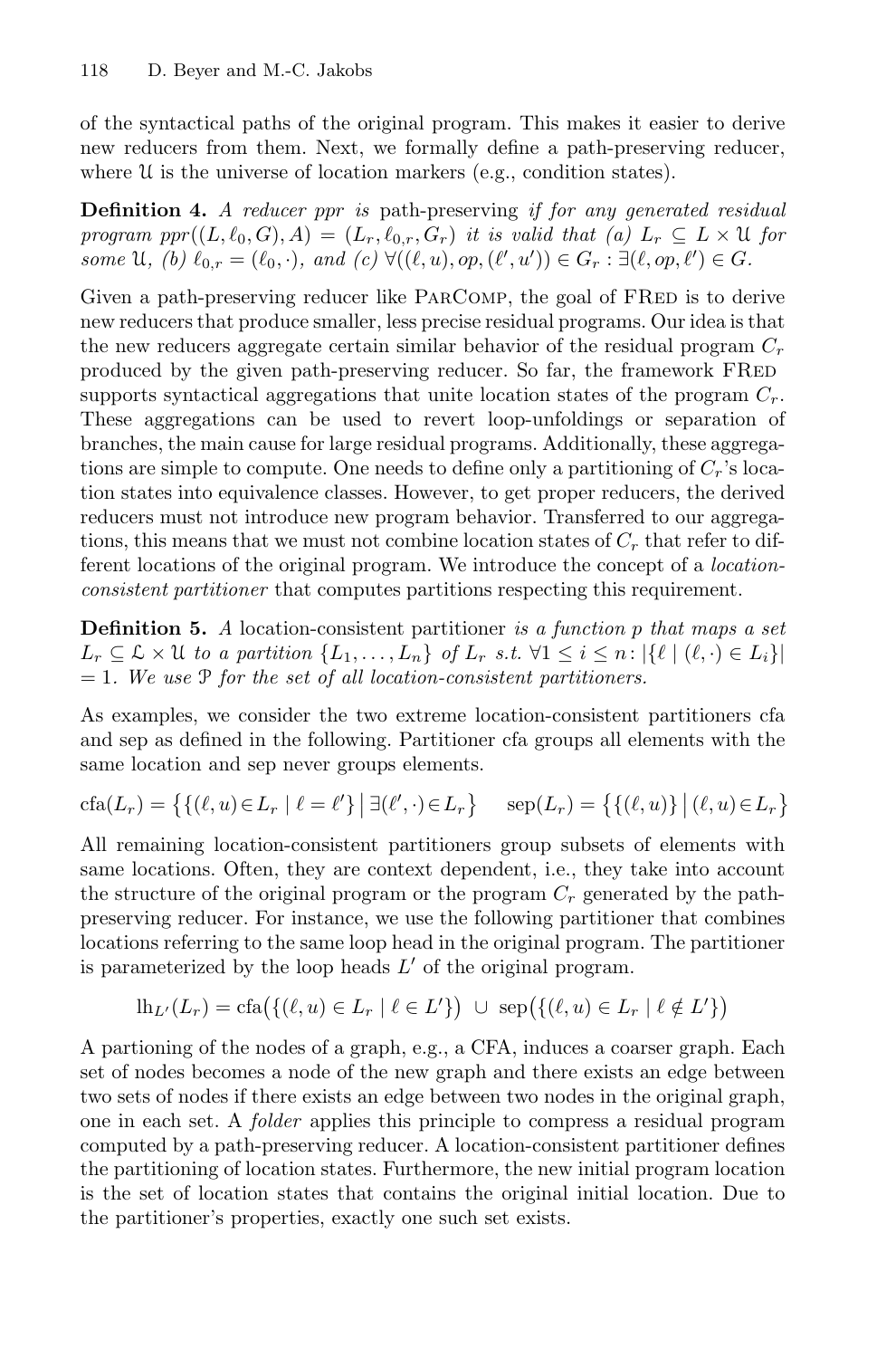<span id="page-6-0"></span>0 if  $(N!=0)$ 1 if(N<0) 2 N=-N; 3 i=1; 4 while(i<N) 5 i=i+i; (a) CFA 0 if(N!=0) 1 if(N<0) 2 N=-N; 3 i=1; else 4 i=1; 5 while(i<N) 6  $6$   $i=$  $i+$  $i$ ; (b) LH, LHC  $0 if(N!=0)$ 1 if(N<0) 2 N=-N; 3 i=1; 4  $if(i< N)$ 5 i=i+i;  $while(i< N) 5$  $7 \qquad i=i+i$ : (c) NLH 0 if(N!=0) 1 if(N<0) 2 N=-N; 3 i=1; else 4 i=1;  $if(i< N)$  $6$  i=i+i: 7 while(i<N) 8 8 i=i+i; (d) LHB 0 if(N!=0) 1 if(N<0) 2 N=-N; 3 i=1; 4  $if(i< N)$ 5 i=i+i; else 7 i=1;  $if(i< N)$ 9 i=i+i; 10 while(i<N) 11 i=i+i; (e) LHBC, SEP

**Fig. 3.** Five residual programs with increasing program sizes and varying program structure, constructed by the seven fold-reducers considered in the evaluation

**Definition 6.** *A* folder fold :  $C \times P \rightarrow C$  *compresses a CFA*  $C_r = (L_r, \ell_{0,r}, G_r)$ *with a location-consistent partitioner* p *such that*

$$
fold((L_r, \ell_{0,r}, G_r), p) = (p(L_r), \ell_{0,p}, G_p) \text{ with }
$$

 $\ell_{0,r} \in \ell_{0,p}$  and  $G_p = \{(\ell_p, op, \ell'_p) \mid \ell_p, \ell'_p \in p(L_r) \land \exists (\ell, op, \ell') \in G_r : \ell \in \ell_p \land \ell' \in \ell'_p\}.$  $\ddot{\phantom{0}}$ 

We use folders to construct so called *fold-reducers* from an existing path-preserving reducer. To this end, we concatenate the path-preserving reducer with a folder.

**Definition 7.** *Let* p *be a location-consistent partitioner and* ppr *a pathpreserving reducer. The* fold-reducer *for* p *and* ppr *is*

FOLDRED<sup>ppr</sup> $(C, A) := \text{fold}(ppr(C, A), p).$ 

Figure 3 shows five residual programs constructed from program absPow [\(Fig. 2,](#page-2-0) left) and the condition for it [\(Fig. 2,](#page-2-0) right). The residual programs differ in their program size and structure. They were constructed by the seven different fold-reducers used in the evaluation, all of them using the reducer ParComp [\[13\]](#page-16-4), but we converted them into a better readable form using proper if- and whilestatements instead of gotos. Note that for this example, some fold-reducers constructed the same residual program. To construct the residual programs in Figs. 3a and 3e, the partitioners cfa and sep could be used, respectively. For the residual program in Fig. 3b, we used partitioner  $lh_{L'}$  with  $L' = \{\ell_4\}$ . The partitioner used to construct the program in Fig. 3c undoes unfoldings of ifstatements but keeps loop-unfoldings. Finally, the program in Fig. 3d is generated with a partitioner that allows loop-unfoldings up to a given bound of ten and then folds them. However, loop heads of the same iteration are always combined.

Above, we used fold-reducers to compute residual programs. In general, we plan to use fold-reducers in the construction of conditional verifiers. Thus, we must show that fold-reducers are reducers. Syntactically, fold-reducers look like reducers. It remains to be shown that fold-reducers fulfill the residual property.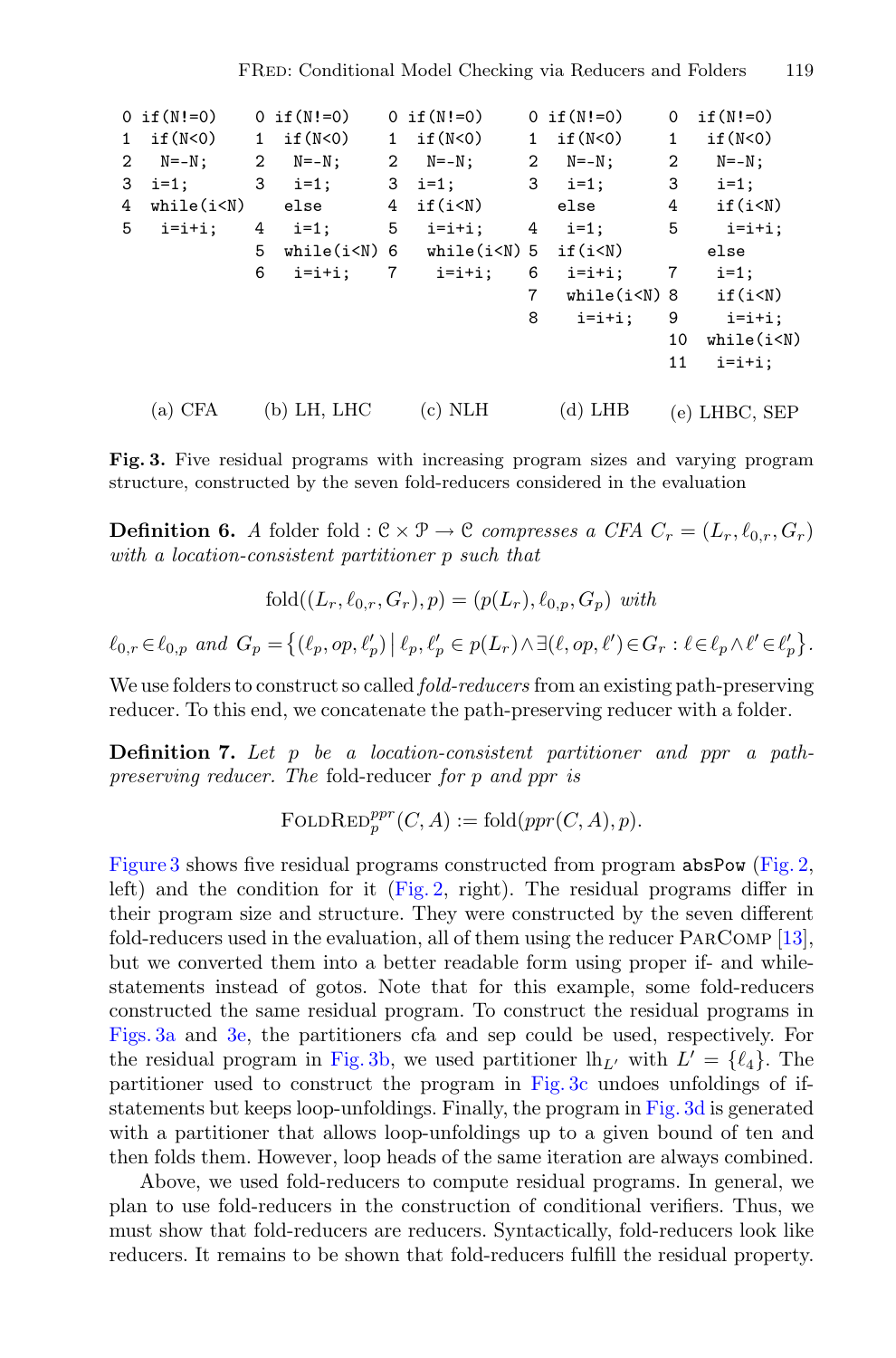**Theorem 1.** *Every fold-reducer* FOLD $\text{RED}_p^{ppr}$  *is a reducer.* 

*Proof.* We need to show that  $ex(C)\{ex(\pi)|A \text{ covers } \pi\} \subseteq ex(FOLDRED_p^{ppr}(C, A))$ <br> $\subset ex(C)$ . Since particular  $ex(C)\{ex(\pi)|A \text{ covers } \pi\} \subseteq ex(mr(C, A))$ . Thus  $\subseteq$  ex(C). Since ppr is reducer, ex(C)\{ex( $\pi$ ) | A covers  $\pi$ }  $\subseteq$  ex(ppr(C, A)). Thus, it suffices to show that  $\exp(r(C, A)) \subseteq \exp(\text{FOLDRED}_{p}^{p})}(C, A)) \subseteq \exp(C)$ .<br>In the following let  $C = (L \ell_0 \cap C) \cdot \text{m}r(C, A)) = (L \ell_0 \cap C)$ 

In the following, let  $C = (L_o, \ell_{0,o}, G_o)$ ,  $ppr(C, A) = (L_r, \ell_{0,r}, G_r)$ , and FOLDRED<sup>ppr</sup>  $(C, A) = (L_f, \ell_{0,f}, G_f)$ . Due to the requirements on p and the def-<br>inition of the fold-reducer, there exists a unique function  $h : L \to L_f$  with inition of the fold-reducer, there exists a unique function  $h: L_r \to L_f$  with  $\forall \ell_r \in L_r : \ell_r \in h(\ell_r) \text{ and } h(\ell_{0,r}) = \ell_{0,f}.$ <br> **Port I**)  $\alpha r(\text{row}(C, A)) \subseteq \alpha r(\text{For } B)$ 

**Part I)**  $ex(ppr(C, A)) \subseteq ex(\text{FOLDRED}_p^{ppr}(C, A))$ **:** 

$$
c_0c_1 \dots c_n \in \exp(prr(C, A))
$$
  
\n
$$
\implies \text{there exists } \pi_r = (\ell_{0,r}, c_0) \xrightarrow{g_1^r} \dots \xrightarrow{g_n^r} (\ell_{n,r}, c_n) \text{ s.t.}
$$
  
\n
$$
\forall 1 \leq i \leq n : g_i^r = (\ell_{i-1,r}, op_i, \ell_{i,r}) \in G_r \land c_{i-1} \xrightarrow{op_i} c_i
$$
  
\n
$$
\implies \forall 1 \leq i \leq n : \exists g_i^f = (h(\ell_{i-1,r}), op_i, h(\ell_{i,r})) \in G_f
$$
  
\n
$$
\implies \pi_f = (h(\ell_{0,r}), c_0) \xrightarrow{g_1^f} \dots \xrightarrow{g_n^f} (h(\ell_{n,r}), c_n) \text{ is a concrete path}
$$
  
\nof FOLDRED<sup>ppr</sup><sub>p</sub>(C, A)  
\n
$$
\implies c_0c_1 \dots c_n \in \exp(\text{FOLDRED}_{p}^{ppr}(C, A))
$$

**Part II)**  $ex(FOLDRED_p^{ppr}(C, A)) \subseteq ex(C)$ :

$$
c_0c_1 \dots c_n \in \text{ex}(\text{FOLDRED}_p^{ppr}(C, A))
$$
  
\n
$$
\implies \text{there exists } \pi_f = (\ell_{0,f}, c_0) \xrightarrow{q_1^f} \dots \xrightarrow{g_t^f} (\ell_{n,f}, c_n) \text{ s.t.}
$$
  
\n
$$
\forall 1 \leq i \leq n : g_i^f = (\ell_{i-1,f}, op_i, \ell_{i,f}) \in G_f \land c_{i-1} \xrightarrow{op_i} c_i
$$
  
\n
$$
\implies \forall 1 \leq i \leq n \text{ there exists } g_i^r = (\ell_{i,r}, op_i, \ell'_{i,r}) \in G_r
$$
  
\nwith  $\ell_{i,r} \in \ell_{i-1,f} \land \ell'_{i,r} \in \ell_{i,f}$   
\n
$$
\implies \forall 1 \leq i \leq n \text{ there exists } g_{i,o} = (\ell_{i,o}, op_i, \ell'_{i,o}) \in G_o
$$
  
\nwith  $\ell_{i,r} = (\ell_{i,o}, \cdot) \land \ell'_{i,r} = (\ell'_{i,o}, \cdot)$   
\n
$$
\implies \forall 1 \leq i \leq n : (i = 1 \lor \ell_{i,o} = \ell'_{i-1,o}) \land \ell_{1,o} = \ell_{0,o}
$$
  
\n(since  $\ell'_{i,r}, \ell_{i+1,r} \in \ell_{i,f}, \ell_{1,r} \in \ell_{0,f}, \text{p location-consistent})$   
\n
$$
\implies (\ell_{1,o}, c_0) \xrightarrow{g_1,o} (\ell'_{1,o}, c_1) \xrightarrow{g_2,o} \dots \xrightarrow{g_{n,o}} (\ell'_{n,o}, c_n) \in path(C)
$$
  
\n
$$
\implies c_0c_1 \dots c_n \in \text{ex}(C)
$$

In practice, arbitrary fold-reducers are unsatisfactory since they may produce nondeterministic CFAs, which cannot be translated to C programs. [Figure 4](#page-8-0) shows an example of a non-deterministic CFA generated by a fold-reducer. In the example, the non-determinism is caused by the partitioner  $lh_{\{\ell_4\}}$ , which only combines loop heads. Generally, also the condition may cause non-determinism.<sup>[2](#page-7-0)</sup> To solve the non-determinism problem, we transform a fold-reducer into a deterministic fold-reducer that generates deterministic residual programs from deterministic, input programs. The basic idea is to adapt the partitioner to compute a coarser

<span id="page-7-0"></span><sup>2</sup> Theoretically, the non-determinism may also be caused by a non-deterministic, original program. However, we assume that the original program is deterministic.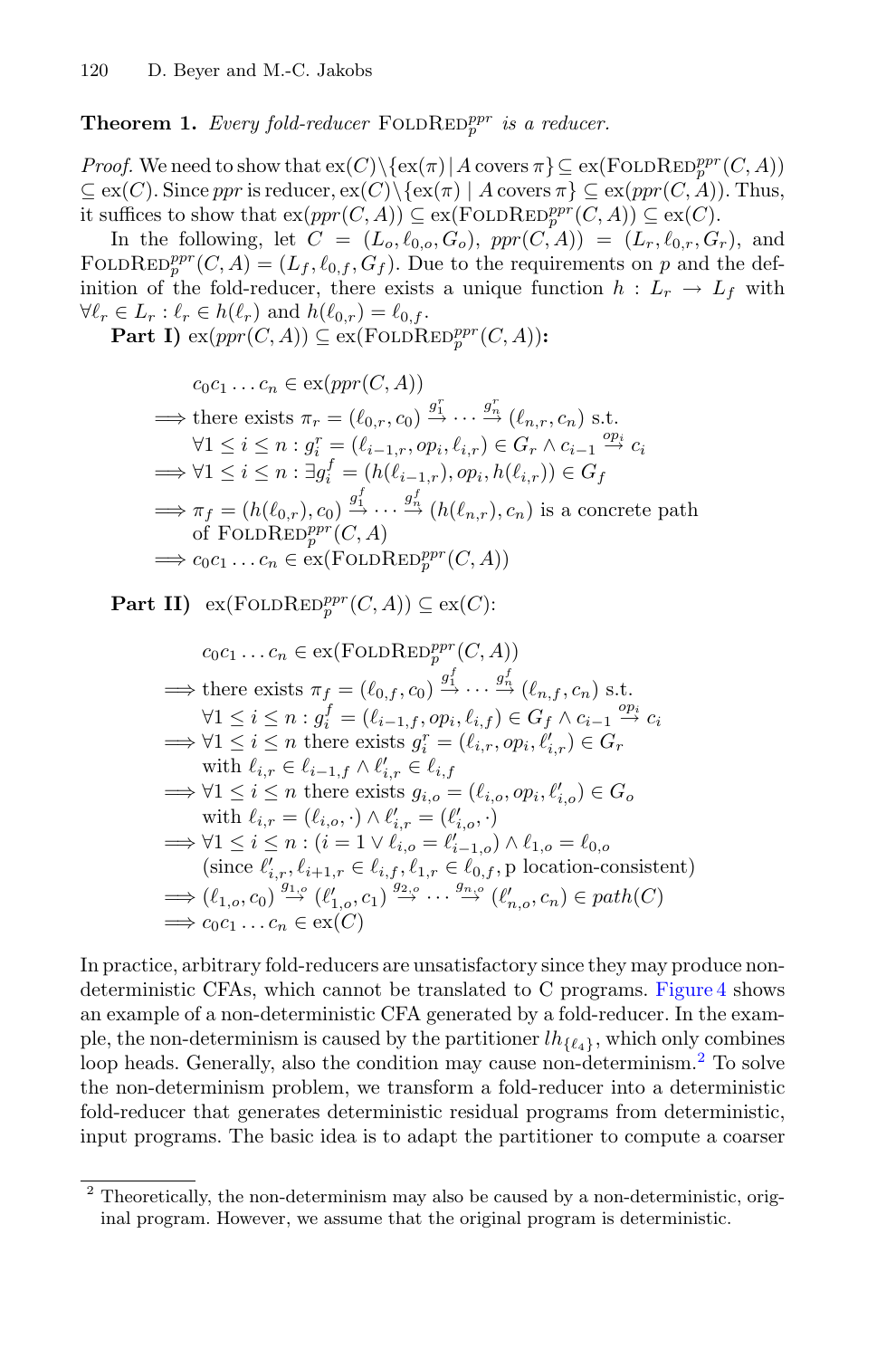<span id="page-8-0"></span>

**Fig. 4.** Nondeterministic residual program built from program absPow, the condition from [Fig. 2,](#page-2-0) and a fold-reducer using reducer PARCOMP and partitioner  $lh_{\{\ell_4\}}$ 

#### **Algorithm 1** det

<span id="page-8-1"></span>**Input:** CFA  $C_r = (L_r, \ell_{0,r}, G_r)$ , p // residual program, location-consistent partitioner **Output:** part  $\frac{1}{\sqrt{2}}$  location-consistent partition of  $L_r$ 1: oldPart: $=$ Ø; part: $=$  $p(L_r)$ ; 2: **while** oldPart  $\neq$  part **do**<br>3: oldPart:=part; oldPart:=part; 4: **for** each  $(L_i, L_j, L_k) \in \text{oldPart} \times \text{part} \times \text{part} \textbf{do}$ <br>5: **if**  $L_i \in \text{part } \wedge L_i \neq L_i \wedge \exists (\ell_k, op, \ell_i), (\ell'_k, op, \ell_i)$ 5: **if**  $L_i \in \text{part } \wedge L_i \neq L_j \wedge \exists (\ell_k, op, \ell_i), (\ell'_k, op, \ell_j) \in G_r$ :  $\ell_k, \ell'_k \in L_k \wedge \ell_i \in L_i \wedge \ell_j \in L_j$  then 6:  $part:=(part\langle L_i, L_j\rangle) \cup \{L_i \cup L_j\};$ 7: **return** part

partitioning. The coarser partitioning combines all partition elements of the original partition that would cause the residual program to be non-deterministic.

[Algorithm 1](#page-8-1) shows how to compute such a coarser partitioning from the original partitioning. Starting with the original partitioning, it combines partitions of its current partitioning as long as there exist two CFA edges causing nondeterminism, i.e., they consider the same operation and start in the same partition element, but end in different partition elements.

Attentive readers already noticed that [Alg. 1](#page-8-1) uses the program  $C_r$  generated by the path-preserving reducer to adapt the partitioning. Since multiple programs may consider the same set of location states but different control-flow edges, it is impossible to adapt the partitioner without knowledge of  $C_r$ . Thus, a deterministic fold-reducer must use different adaptions of the partitioner  $p$ . The correct adaption depends on the input program and the path-preserving reducer. We use the following adaption, which depends on the original program and the path-preserving reducer ppr used by the fold-reducer.

$$
\det_{ppr(C,A),p}(L) := \begin{cases} \det(ppr(C,A),p) & \text{if } ppr(C,A) = (L,\cdot,\cdot) \land C \text{ deterministic} \\ p(L) & \text{else} \end{cases}
$$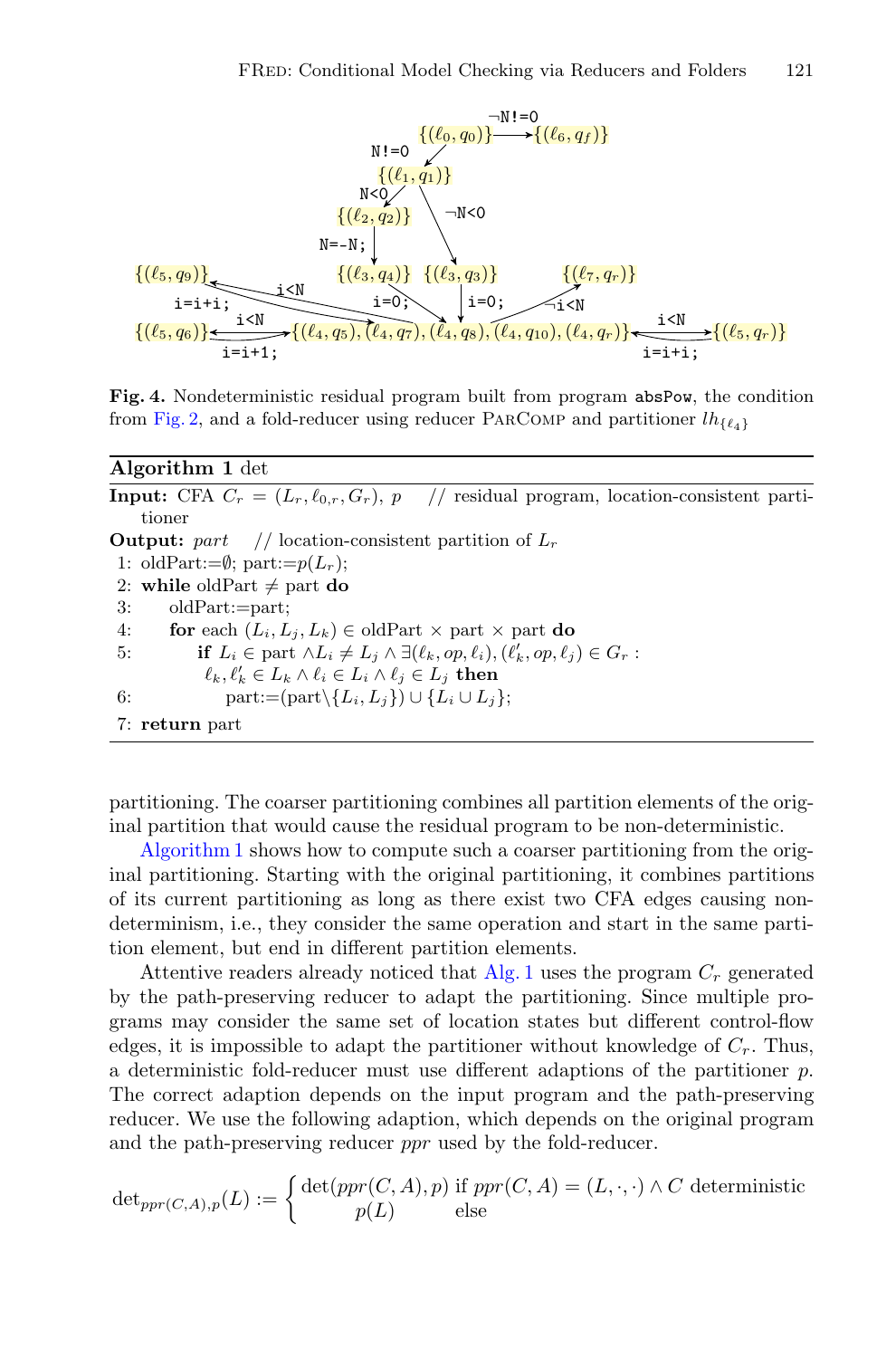The adapted partitioner returns the partitioning computed by the original partitioner except for one case. When the original program C is deterministic and the adapted partitioner is given the location states of the program computed by the path-preserving reducer, the partition is adapted with [Alg. 1.](#page-8-1) Note that we neglect to apply [Alg. 1](#page-8-1) for non-deterministic original programs, because it then may combine partitions considering different location states of the original program, thus, resulting in a location-inconsistent partitioner. However, to use the adapted partitioner in a fold-reducer, it must remain location-consistent.

**Lemma 1.** *For a given CFA* C*, condition* A*, path-preserving reducer* ppr*, locationconsistent partitioner* p, function  $\det_{ppr(C,A),p}$  *is a location-consistent partitioner.* 

Knowing that the adapted partitioner remains location-consistent, we explain how to derive a *deterministic fold-reducer* from a fold-reducer. The idea is simple. The deterministic fold-reducer uses for each input program a dedicated variant of the original fold-reducer. This dedicated variant uses the prescribed adaption  $\det(ppr(C, A), p)$  of the original partitioner to the original program.

**Definition 8.** Let FOLDRED<sup>ppr</sup> be a fold-reducer. We define the deterministic fold-reducer to be FOLDRED<sup>det</sup><sub>p,ppr</sub>  $(C, A) :=$  FOLDRED<sup>ppr</sup><sub>det<sub>ppr</sub>(*C*,*A*),*p*</sub>  $(C, A)$ .

We already showed that the proposed adaption of the location-consistent partitioner results in a location-consistent partitioner. Now, we can easily conclude that deterministic fold-reducers guarantee the residual property and, thus, can be used to construct conditional verifiers.

**Corollary 1.** *Every deterministic fold-reducer* FOLDRED<sup>det</sup><sub>*P,ppr</sub> is a reducer.*</sub>

While the previous property is mandatory, we build deterministic fold-reducers to produce deterministic programs when given deterministic programs. The subsequent proposition certifies this property of deterministic fold-reducers.

**Proposition 1.** *Given a deterministic fold-reducer* FOLDRED<sup>det</sup>, a determin-<br>istic control flow guternator C, and a condition A, then the residual program *istic control-flow automaton* C*, and a condition* A*, then the residual program* FOLDRED<sup>det</sup><sub>p,ppr</sub>  $(C, A)$  *is deterministic.* 

# **4 Evaluation**

The main goals of our experiments are to systematically investigate different (fold-)reducers and to find out whether fold-reducers can overcome the problem that reducer ParComp sometimes generates too large and precise residual programs. Since ParComp was the only available reducer our goal was to counteract on its weaknesses (i.e., the sometimes large residual programs), investigating whether one needs to settle for ParComp's weakness is beyond the scope of this evaluation. Another goal of our evaluation is to compare CMC with fold-reducers against non-cooperative combinations, especially sequential combinations. This leads us to three research questions: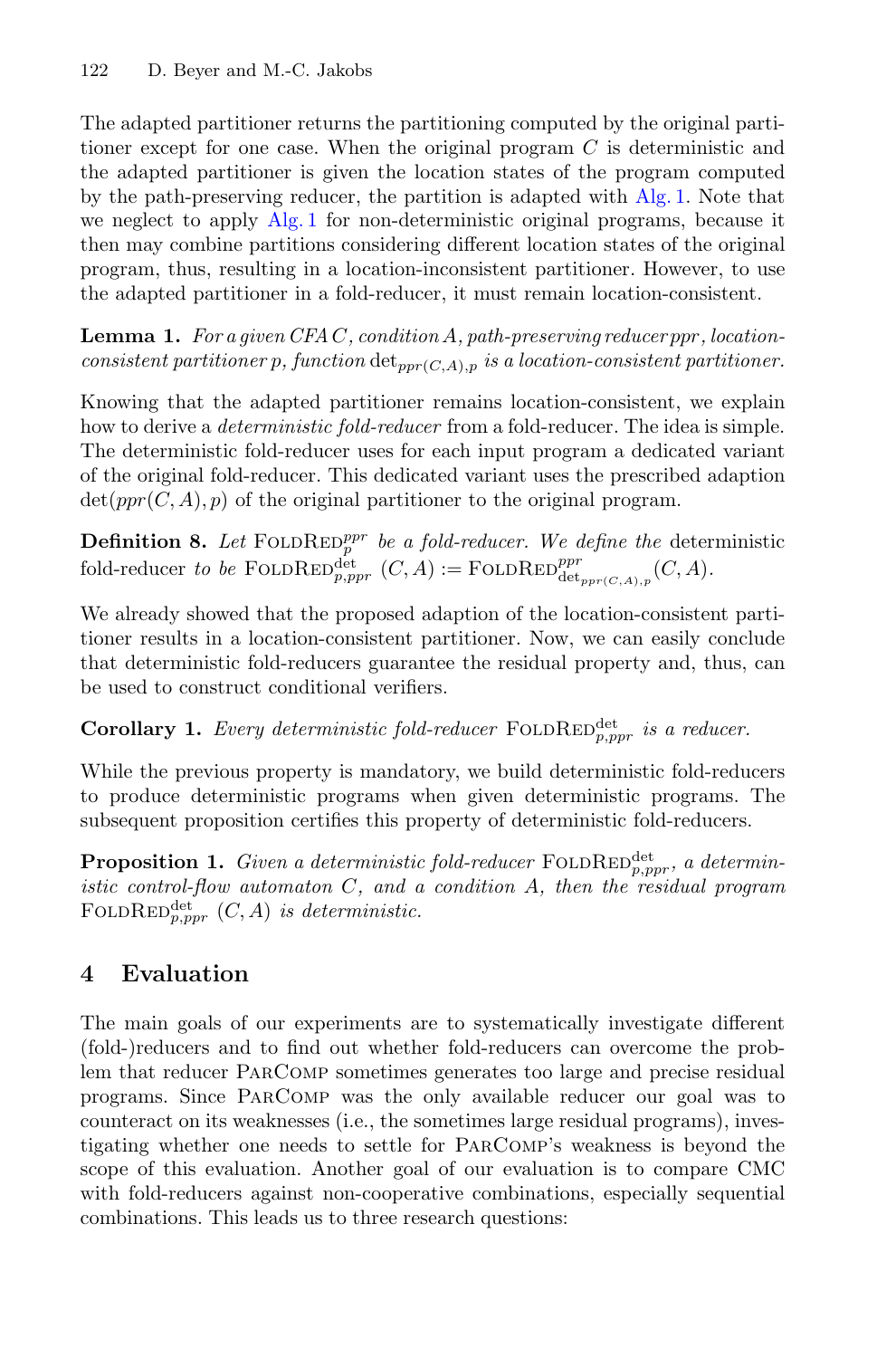- **RQ 1.** Do distinct fold-reducers generate different residual programs?
- **RQ 2.** Can fold-reducer be better than reducer ParComp and is there a reducer that dominates the others?
- **RQ 3.** Can reducer-based CMC replace non-cooperative verifier combinations?

#### **4.1 Experimental Setup**

**CMC Configurations.** A reducer-based CMC configuration consists of (1) a condition-generating verifier  $v_1$ , (2) a reducer r, and (3) a second verifier  $v_2$ (cf. [Fig. 1\)](#page-1-0). For components  $v_1$  and r, we use CPAchecker [\[14\]](#page-16-6) in revision r32965 since it already provides condition-generating verifiers and reducer ParComp [\[13\]](#page-16-4).

As in other works  $[9,13]$  $[9,13]$ , we use a predicate analysis  $[15]$  $[15]$  and a value analy-sis [\[16](#page-16-8)], both using a time limit of  $100 s<sup>3</sup>$  $100 s<sup>3</sup>$  $100 s<sup>3</sup>$ , as condition-generating verifiers. If they do not succeed within 100 s, they give up and output a condition. For verifier  $v_2$ , we use the three tools CPA-SEQ [\[29](#page-17-6)], ESBMC [\[34](#page-18-2)], and VeriAbs [\[30\]](#page-17-7) that performed best on the reachability categories of  $SV\text{-}COMP$  2020<sup>[4](#page-10-1)</sup> as well as Symbiotic, which performed best in the SoftwareSystems category of SV-COMP 2020. For all four tools, we use their version submitted to SV-COMP 2020. Additionally, we used three well-maintained analyses, kInduction [\[7\]](#page-16-9), predicate analysis [\[15\]](#page-16-7), and value analysis [\[16](#page-16-8)], which are part of the award-winning sequential composition of CPAchecker [\[29](#page-17-6)]. For them, we also use CPAchecker revision r32965.

We investigated seven fold-reducers  $r$ , which we implemented in the FRED plug-in for CPAchecker. All fold-reducers inline functions and typically use the deterministic fold-reducer variant of the reducers described in [Sect. 3.](#page-4-0) Only the CFA and the SEP reducers already generate deterministic, residual programs and do not need to use the deterministic variant. The seven fold-reducers are:

- **CFA** Fold-reducer that uses partitioner  $cfa$ , i.e., it combines elements with same location states and, thus, reconstructs those parts of the original CFA that have not been fully explored.
- **LH** Fold-reducer that is based on partitioner  $lh_L$  and undoes loop-unfoldings.<br>
It combines all elements with the same leap head legation state from  $L'$ It combines all elements with the same loop-head location state from L'.
- **LHC** Fold-reducer that also aims at reverting loop-unfoldings, but avoids to combine loop executions started in different contexts, i.e., reached on different syntactical paths ignoring finished loops.
- **LHB** Fold-reducer that limits loop-unfoldings, i.e., keeps loop-unfoldings up to a given bound (we use 10) and afterwards collapse the unfoldings.
- **LHBC** Fold-reducer that like LHB limits loop-unfoldings up to a bound of 10, but additionally separates loop executions with different contexts like LHC.
- **NLH** Fold-reducer that undoes branch- but not loop-unfoldings (keeps different loop iterations separated).
- **SEP** Fold-reducer that never combines elements, uses partitioner sep (same as PARCOMP  $[13]$ ).

<span id="page-10-0"></span> $^3$  We chose a time limit of 100 s because a large proportion of the solvable tasks  $(>\!86\%)$ were solved in less than 100 s.

<span id="page-10-1"></span><sup>4</sup> <https://sv-comp.sosy-lab.org/2020/systems.php>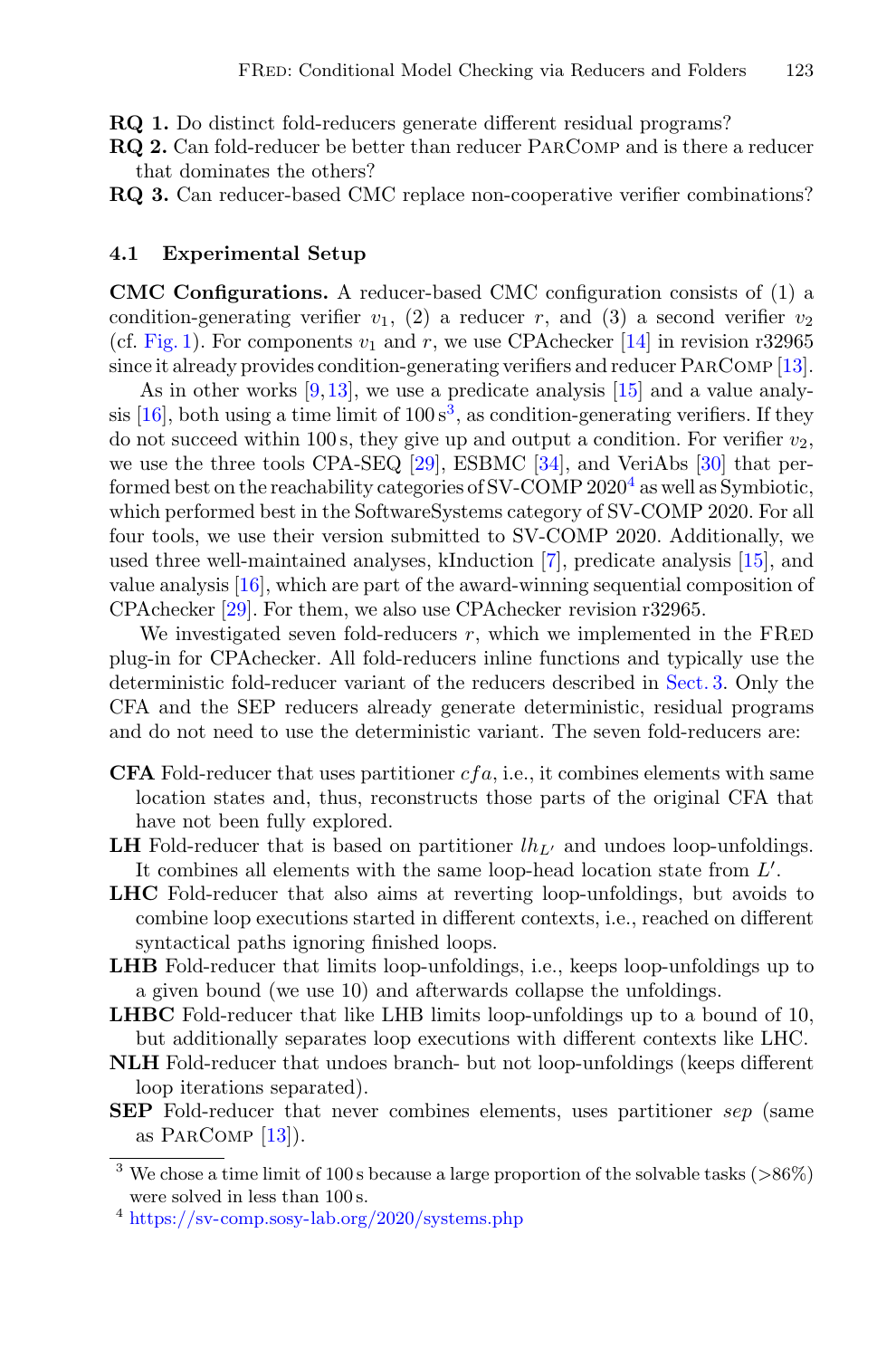Combining each fold-reducer r with all second verifiers  $v_2$  we obtain 49 conditional verifiers  $v_2 \circ r$ . Combining the conditional verifiers with the condition-generating verifier gives us 84 reducer-based CMC configurations.<sup>[5](#page-11-0)</sup>

**Tasks.** For our evaluation, we considered the well-established benchmark set<sup>[6](#page-11-1)</sup> from the competition on software verification [\[4\]](#page-16-10). We focused on the 6 907 tasks of the ReachSafety categories, because all considered analyses can verify the property "no call to function \_VERIFIER error() is reachable". For each condition-generating verifier  $v_1$ , we created a task set that excludes all tasks for which all reducers reported an error  $(\approx 11\%)$  as well as all easy tasks  $(\approx 45\%)$ . A task is considered easy if it does not require CMC because it can be solved in 100 s by  $v_1$  or in 1 000 s<sup>[7](#page-11-2)</sup> by all verifiers  $v_2$ . Thus, we only look at tasks for which CMC can contribute additional value (2949 tasks for CMC with  $v_1$  = predicate analysis and 3046 tasks for CMC with  $v_1$  = value analysis).

**Execution Framework.** We performed our experiments on machines with 33 GB of memory and an Intel Xeon E3-1230 v5 CPU (8 processing units and a frequency of 3.4 GHz). The machines run a Ubuntu 18.04 operating system (Linux kernel 4.15). We use BenchExec  $[17]$  to run our experiments. To ensure that all CMC configurations with the same verifier  $v_1$  use the same conditions, we run the condition-generating verifiers  $v_1$  once with a runtime limit of  $100 s<sup>8</sup>$  $100 s<sup>8</sup>$  $100 s<sup>8</sup>$  and a memory limit of 15 GB. The generated conditions are then used when running the conditional verifiers with a runtime limit of 900 s and a memory limit of 15 GB. **Replication Support.** Our experimental data are available online (see [Sect. 6\)](#page-15-0).

#### **4.2 Experimental Results**

**RQ 1 (Different residual programs?)** Already our example [\(Fig. 3\)](#page-6-0) shows that residual programs generated by different reducers can significantly differ in the program size and the branching structure. To further investigate the difference of residual programs, we searched our tasks for programs for which all seven reducers generated residual programs with different numbers of program locations, and selected the program sqrt [Householder](https://github.com/sosy-lab/sv-benchmarks/blob/svcomp20/c/float-benchs/sqrt_Householder_interval.c) interval.c. [Figure 5](#page-12-0) shows graph shapes of the CFAs of the residual programs generated by the seven fold-reducers. In a graph shape, the width of line  $i$  is proportional to the number of CFA nodes with a shortest path of length i from the initial location. We observe that the graph shapes differ in their height and width. Thus, residual programs differ in their branching structure. Finally, we looked at the size increase of the residual programs, i.e., number of locations of residual program  $(|L_{residual}|)$  divided by number of locations of original program  $(|L_{original}|)$ . [Figure 6](#page-12-0) shows boxplots depicting

<span id="page-11-0"></span><sup>&</sup>lt;sup>5</sup> We excluded the 14 combinations in which verifiers  $v_1$  and  $v_2$  are identical because they do not describe a cooperation between different verifiers, but are basically identical to a verification with a single verifier with some additional overhead.

<span id="page-11-1"></span> $^6$ <https://github.com/sosy-lab/sv-benchmarks/tree/svcomp20>

<span id="page-11-2"></span><sup>7</sup> We grant CMC 1 000 s. We use a a standard time limit of 900 s for the conditional verifier and, as already explained,  $100 s$  for the condition-generating verifier  $v_1$ .

<span id="page-11-3"></span> $^8$  To not interrupt condition writing, we applied the limit to the verification algorithm. Imprecise enforcement or condition writing may result in runtimes larger than 100 s.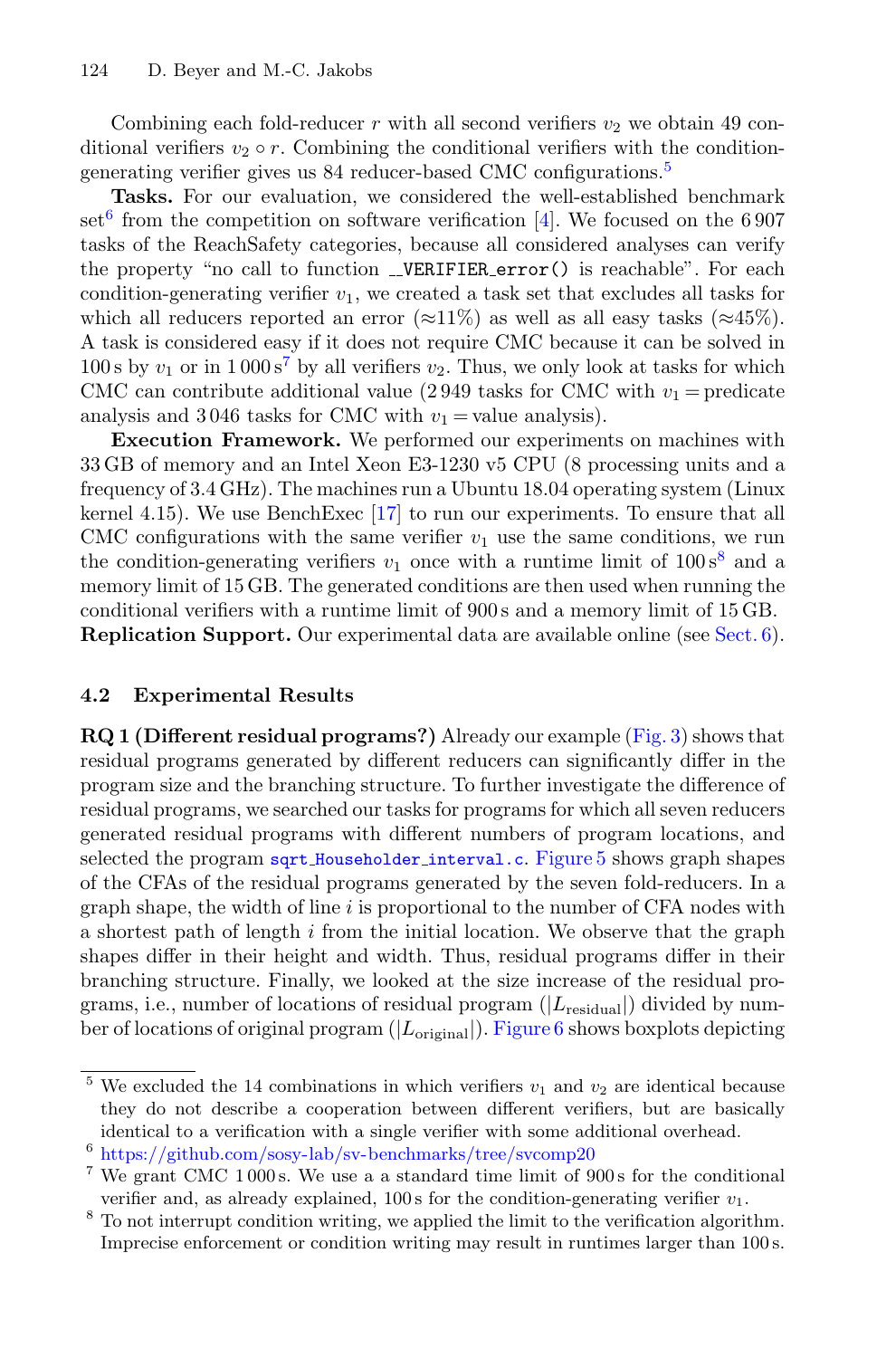<span id="page-12-0"></span>

**Fig. 5.** Shape graphs (indicating structure) of residual programs constructed from program sqrt [Householder](https://github.com/sosy-lab/sv-benchmarks/blob/svcomp20/c/float-benchs/sqrt_Householder_interval.c) interval.c by respective fold-reducer



**Fig. 6.** Boxplot for size increase of residual programs

<span id="page-12-1"></span>**Table 1.** Number of verification tasks solved correctly by each CMC configuration that uses the predicate analysis (upper part) or the value analysis (lower part) for condition generation; last column combines the previous columns

|                  | Verifier $v_2$ |          |                |           |     |           |                                     |          |                    |                |           |           |           |          |  |
|------------------|----------------|----------|----------------|-----------|-----|-----------|-------------------------------------|----------|--------------------|----------------|-----------|-----------|-----------|----------|--|
| $\boldsymbol{r}$ | $+CPAS$ ea     |          | $+{\rm ESBMC}$ |           |     |           | $+$ Symbiotic $+$ VeriAbs $+$ kInd. |          |                    |                | $+$ Val.  |           | $+AII$    |          |  |
|                  | 2949           | 1636     | 2949 1773      |           |     | 2949 1983 |                                     |          | 2949 730 2949 1928 |                | 2949      |           | 2082 2949 | 433      |  |
| <b>CFA</b>       | 946            | 28       | 397            | 165       | 541 | 41        | 397                                 | 24       | 762                | 62             | 296       |           | 17 1342   | 38       |  |
| LH               | 951            | 30       | 397            | 165       | 542 | 42        | 391                                 | 24       | 764                | 64             | 295       |           | 17 1342   | 38       |  |
| <b>LHC</b>       | 949            | 30       | 397            | 165       | 541 | 41        | 395                                 | 24       | 761                | 63             | 295       |           | 17 1338   | 37       |  |
| <b>LHB</b>       | 700            | 29       | 413            | 189       | 510 | 43        | 365                                 | 20       | 624                | 68             | 172       |           | 17 1129   | 41       |  |
| <b>LHBC</b>      | 699            | 30       | 412            | 189       | 509 | 43        | 366                                 | 20       | 623                | 68             | 169       |           | 17 1122   | 41       |  |
| <b>NLH</b>       | 722            | 27       | 447            | 212       | 508 | 42        | 367                                 | 22       | 634                | 78             | 169       |           | 17 1155   | 41       |  |
| <b>SEP</b>       | 662            | 29       | 500            | 226       | 570 | 43        | 397                                 | 22       | 614                | 75             | 132       | 16        | 1195      | 42       |  |
| All              | 997            | 41       | 558            | 277       | 609 | 46        | 479                                 | 26       | 783                | 76             | 298       | 17        | 1501      | 54       |  |
| ID               | 1269           | $\Omega$ | 1003           | $\Omega$  | 709 | $\Omega$  | 2166                                | $\Omega$ | 860                | $\overline{0}$ | 657       | $\Omega$  | 2446      | $\Omega$ |  |
|                  | Verifier $v_2$ |          |                |           |     |           |                                     |          |                    |                |           |           |           |          |  |
| $\boldsymbol{r}$ | $+CPAS$ eq     |          | $+{\rm ESBMC}$ |           |     |           | $+$ Symbiotic $+$ VeriAbs $+$ kInd. |          |                    |                | $+$ Pred. |           | $+AII$    |          |  |
|                  | 3046           | 1713     |                | 3046 1800 |     | 3046 2112 |                                     |          | 3046 758 3046 1610 |                |           | 3046 2123 | 3046      | 434      |  |
| <b>CFA</b>       | 1018           | 51       | 492            | 178       | 536 | 70        | 600                                 | 41       | 937                | 78             | 697       |           | 114 1452  | 52       |  |
| LH               | 955            | 49       | 481            | 176       | 515 | 72        | 573                                 | 41       | 870                | 77             | 682       |           | 115 1411  | 52       |  |
| <b>LHC</b>       | 940            | 51       | 481            | 176       | 512 | 72        | 568                                 | 42       | 860                | 78             | 683       | 115       | 1402      | 52       |  |
| <b>LHB</b>       | 822            | 44       | 458            | 143       | 511 | 75        | 503                                 | 41       | 761                | 73             | 677       |           | 147 1348  | 44       |  |
| <b>LHBC</b>      | 824            | 45       | 458            | 143       | 508 | 75        | 499                                 | 41       | 754                | 75             | 674       |           | 144 1342  | 44       |  |
| <b>NLH</b>       | 940            | 51       | 401            | 90        | 460 | 72        | 549                                 | 39       | 859                | 81             | 715       | 146       | 1310      | 44       |  |
| <b>SEP</b>       | 610            | 43       | 488            | 123       | 410 | 75        | 440                                 | 36       | 588                | 70             | 509       | 124       | 957       | 35       |  |
| All              | 1041           | 64       | 650            | 273       | 548 | 75        | 623                                 | 45       | 944                | 84             | 772       | 177       | 1525      | 61       |  |
| ID               | 1228           | $\Omega$ | 1045           | $\theta$  | 734 | $\Omega$  | 2210                                | $\Omega$ | 1121               | $\overline{0}$ | 673       |           | 0 2482    | $\theta$ |  |

for each reducer the distribution of the size increases of its residual programs. We observe that the boxes differ in size, the median (middle line) and the whiskers, which supports that residual programs from distinct reducers differ.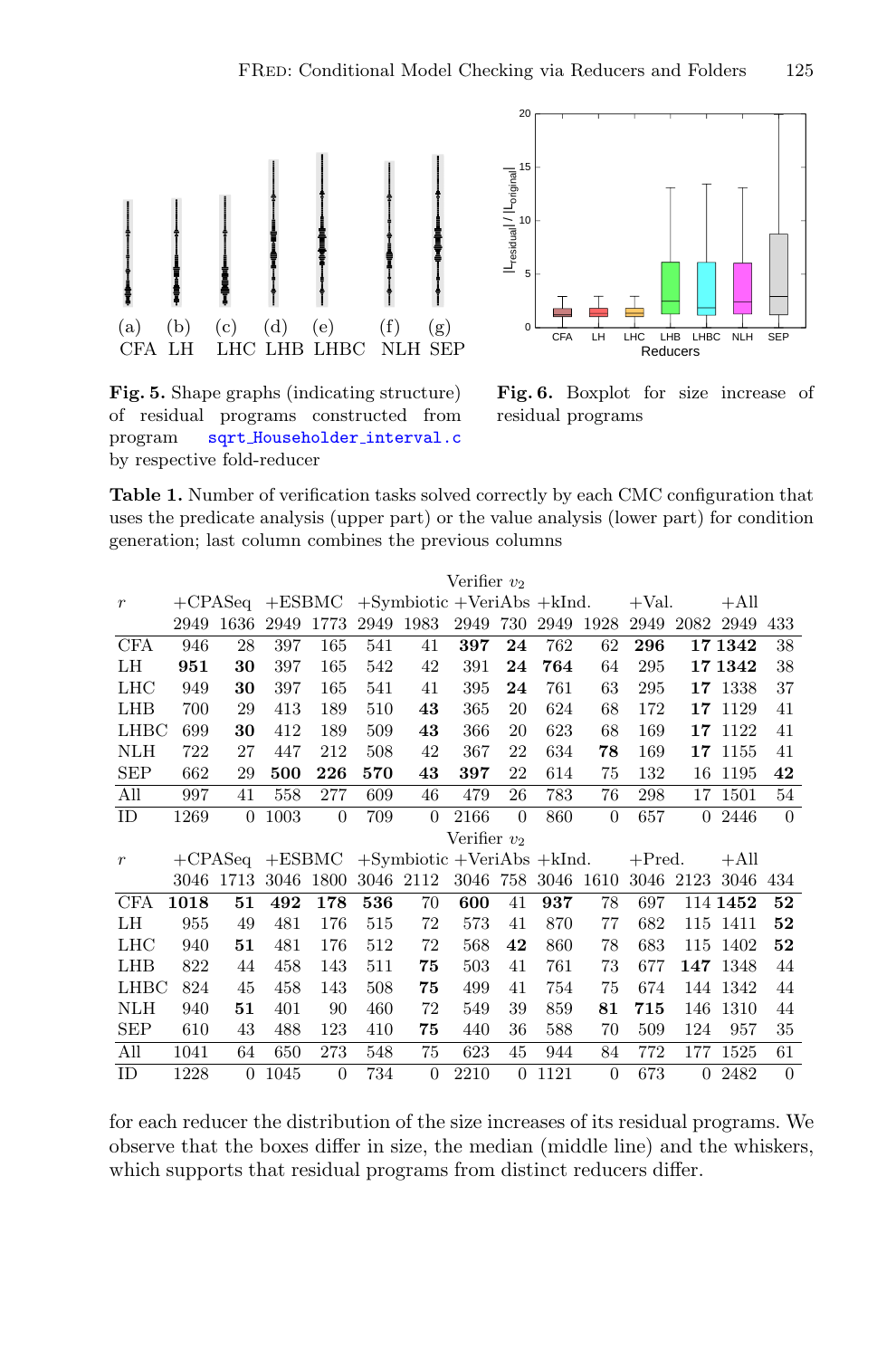**RQ 2 (Better than** ParComp**and existence of dominating reducer?)** To answer this research question, we study the number of tasks solved correctly by the CMC configurations. We focus on correctly solved tasks and exclude incorrectly solved tasks, which are an unreliable source of information caused by an unsound CMC configuration, e.g., due to an unsound verifier or a bug in one of the CMC configurations. For each CMC configuration, we report the numbers for the full task set $9$  and for a restricted task set that only considers those tasks that cannot be solved by the two verifiers in the CMC configuration and, thus, requires cooperation, e.g., via CMC. [Table 1](#page-12-1) shows the numbers for the CMC configurations using the predicate analysis (upper part) and the value analysis (lower part) for the condition-generating verifier  $v_1$ . The total number of tasks considered in each column are reported at the top. The CMC configurations are fixed by the reducer (row) and the verifier  $v_2$  (columns). Column '+All' displays the numbers of correctly solved tasks by CMC configurations with any verifier  $v_2$ , but excluding tasks that one of the CMC configurations solved incorrectly.[10](#page-13-1) Similarly, row 'All' uses any reducer. The last row is discussed later.

Looking at [Table 1,](#page-12-1) we first observe that there exist verifier combinations for which the CMC configurations using the SEP reducer, which is identical to reducer ParComp, does not solve the most tasks (bold numbers). We also observe that for some CMC configurations the best reducer differs when considering the full or the restricted task set. Also, the best reducers differ when changing the condition-generating verifier. Hence, the best reducer depends on (1) the task set, and (2) the verifier combination. Additionally, we observe that the numbers in row 'All' are often larger than in the previous rows. Thus, we are more effective when using different reducers. Moreover, our raw data revealed that for all seven reducers there exist tasks that can only be solved by a verifier combination when using this particular reducer. Therefore, we need all seven reducers.

**RQ 3 (Replacement for non-cooperative verifier combinations?)** To answer this question, we compare CMC with fold-reducers against a combination that executes verifier  $v_1$  and  $v_2$  in sequence using the same program for both verifiers and without exchanging any information. This combination is identical to CMC with the identity reducer ID, which returns the input program. Row ID in [Table 1](#page-12-1) shows the number of tasks solved correctly by the sequential composition. Obviously, the sequential composition does not solve any task in the restricted task set, which only contains tasks that cannot be solved by  $v_1$  and  $v_2$ . To solve these tasks, one needs cooperation approaches like reducer-based CMC. For the full task set, we observe that except for one case row ID solves more tasks than the other rows. Hence, reducer-based CMC should only be used for hard verification tasks that cannot be solved by single verifiers and, thus, need cooperation.

#### **4.3 Threats to Validity**

In theory, our reducers fulfill the residual condition. However, in practice our reducer implementation might contain bugs that lead to residual programs that add or miss program behavior, i.e., violate the residual condition. In principle,

<span id="page-13-0"></span><sup>&</sup>lt;sup>9</sup> Remember that the full task set depends on the condition-generating verifier  $v_1$ because we only look at tasks for which CMC can contribute additional value.

<span id="page-13-1"></span><sup>&</sup>lt;sup>10</sup> For +All, the tasks in the restricted set are neither solved by  $v_1$  nor any verifier  $v_2$ .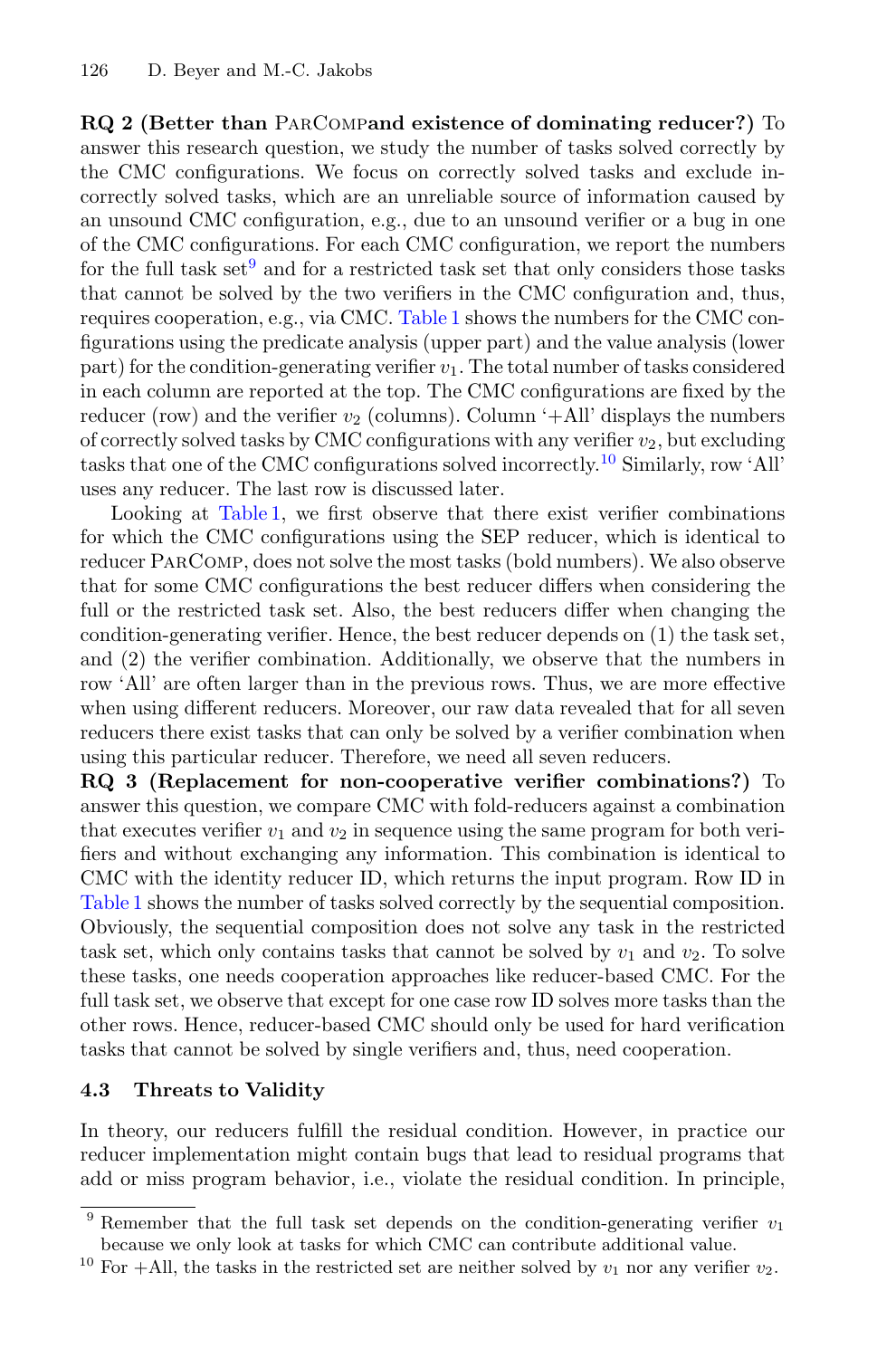such bugs can lead to residual programs fulfilling the same property as the original program, but that are easier to verify. Hence, some of the correctly solved tasks might come from such bugs. Furthermore, our results concerning the reducers may not generalize. First, we considered a subset of the SV-COMP tasks and analyses that are run in SV-COMP. The analyses are likely trained on the tasks. However, also CMC configurations that unfold the original program a lot, and thus generate residual programs that look differently from the original program, solved many tasks. We are confident that our results apply to other programs. Second, we used specific time limits for the condition-generating verifier  $v_1$  and the conditional verifier (reducer plus verifier  $v_2$ ). While we chose common time limits, our results may look differently when using different limits.

### **5 Related Work**

Our work is based on the idea of conditional model checking (CMC) [\[9](#page-16-2)], which combines analyses via condition passing. The early conditional model checkers [\[9\]](#page-16-2) used the condition to directly steer the exploration of the second analysis. Translating the condition into a residual program was first proposed in 2015 [\[26\]](#page-17-5). Besides slicing, they construct the residual program from a parallel combination of condition and program. Recently, reducer-based CMC [\[13](#page-16-4)] generalized the idea of residual programs and introduced the concept of a reducer. The proposed reducer was similar to the earlier parallel combination [\[26\]](#page-17-5). In this paper, we construct multiple, new reducers from the original reducer [\[13](#page-16-4)].

**Combination of Analyses.** One type of combination testifies verification results. These combinations try to confirm alarms [\[18](#page-17-9),[25](#page-17-3)[,28](#page-17-10)[,35](#page-18-3),[44,](#page-18-4)[47\]](#page-18-5) or proofs [\[1](#page-16-11)[,39](#page-18-6),[41,](#page-18-7)[45\]](#page-18-8), possibly excluding unconfirmed results. Violation and correctness witnesses  $[5,6]$  $[5,6]$  $[5,6]$  provide a tool-independent exchange format for alarms and proofs, enabling other tools to check a verifier's result. Further combinations join forces of different analyses. On the one hand, analysis domains are integrated  $[8, 10, 23, 24, 33]$  $[8, 10, 23, 24, 33]$  $[8, 10, 23, 24, 33]$  $[8, 10, 23, 24, 33]$  $[8, 10, 23, 24, 33]$  $[8, 10, 23, 24, 33]$  to get more precise domains than the pure product. On the other hand, interleavings of analysis algorithms are proposed [\[3](#page-16-0),[27,](#page-17-12)[36](#page-18-9)[,37](#page-18-1)] to benefit from (intermediate) results of other algorithms. A third class of combinations distributes the verification effort among different tools. CMC [\[9\]](#page-16-2) and reducerbased CMC [\[13](#page-16-4)], which we apply, belong to this class. Often, the program parts that could not be verified by the first analyzer are encoded with programs. Sometimes annotations (assertions) are added  $[19–21, 46]$  $[19–21, 46]$  $[19–21, 46]$  $[19–21, 46]$ , while program trimming  $[32]$ adds assume statements to the original program. Reducer-based CMC [\[13](#page-16-4)] and program partitioning [\[43](#page-18-11)] output a new program describing a subset of the original program paths. Abstraction-driven concolic testing [\[27\]](#page-17-12) interleaves concolic testing and predicate abstraction to construct test cases for test goals. CoVeriTest [\[11\]](#page-16-14) recently generalized this approach. Conditional static analysis [\[49](#page-18-12)] splits the program paths into subsets, runs one dataflow analysis on each subset and finally combines the results of these restricted analyses.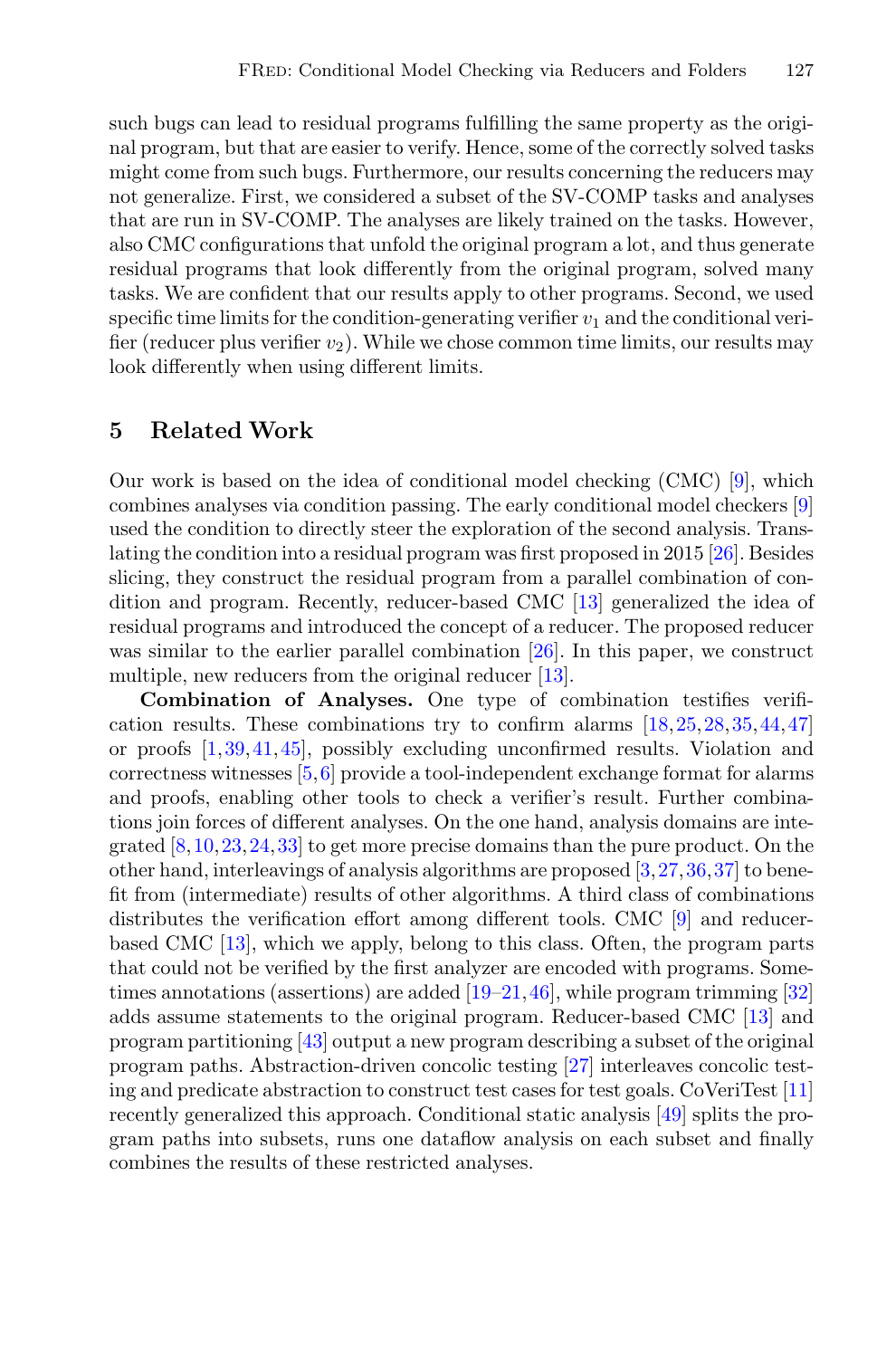**Program Transformation for Verification.** Our work uses fold-reducers to transform the original program to remove already-verified paths. Like any reducer, fold-reducers may unfold the structure (execution paths) of the original program. Moreover, fold-reducers use a folder that aims at reverting some of the unfoldings introduced by the existing reducer used in the fold-reducer. Likewise, verification refactoring [\[53\]](#page-19-0) heuristically undoes compiler optimizations to ease verification. Programs-from-proofs [\[42](#page-18-13)] pursues the same goal, but it unfolds the program structure to ease verification. Program partitioning [\[43](#page-18-11)] and abstractiondriven concolic testing [\[27\]](#page-17-12) transform the original program to remove tested or infeasible program paths. Unfolding the program structure is a common approach to remove infeasible paths  $[2,38,48]$  $[2,38,48]$  $[2,38,48]$  $[2,38,48]$  or improve the analysis result  $[40,50,51]$  $[40,50,51]$  $[40,50,51]$  $[40,50,51]$ . In contrast, folding is used less often. Examples are compiler optimizations like constant propagation [\[52\]](#page-19-2) and common-subexpression elimination [\[22\]](#page-17-15).

### <span id="page-15-0"></span>**6 Conclusion**

One solution to the problem of verifying complex software systems is to improve verification algorithms and theories. An orthogonal solution is to combine existing techniques. Conditional model checking (CMC) is a promising approach to combine the strengths of different verifiers. To construct new conditional model checkers from existing model checkers in an implementation-less and configurable manner (off-the-shelf, plug-and-play), the concept of reducer-based CMC was recently proposed [\[13\]](#page-16-4). Instead of spending developer resources on adapting existing verifiers to make them understand conditions—the information exchange format in CMC—, reducer-based CMC suggests to put reducers in front of existing, off-the-shelf verifiers. The task of a reducer is to convert the condition into a format that the verifier already understands, namely program code. Until now, only one reducer existed. Our experiments revealed that there is a lot of potential for improving the effectiveness by using different kinds of reducers.

Developing new reducers can be a laborious task. One must define how to compute the residual program from the input condition and program. Moreover, one must prove that the reducer fulfills the residual property, a correctness property for the reducer. To systematically study reducers, we developed the framework FRED, which simplifies the development of new reducers. FRED allows us to derive the new reducer from an existing one and a heuristic that describes how to coarsen the residual program generated by the existing reducer. To prove that the derived reducer is indeed a reducer, one only needs to show that the specified heuristic is a location-consistent partitioner, a property much simpler than the residual property. Our experience with FRED is that developing and implementing a new heuristic takes at most a few hours. In the future, algorithm selection could be applied to choose the most suitable reducer for a task.

**Data Availability Statement** The reducers and all experimental data are publicly available for replication on a web page  $^{11}$  $^{11}$  $^{11}$  and as replication package  $[12]$  $[12]$ .

<span id="page-15-1"></span><sup>11</sup> <https://www.sosy-lab.org/research/fred/>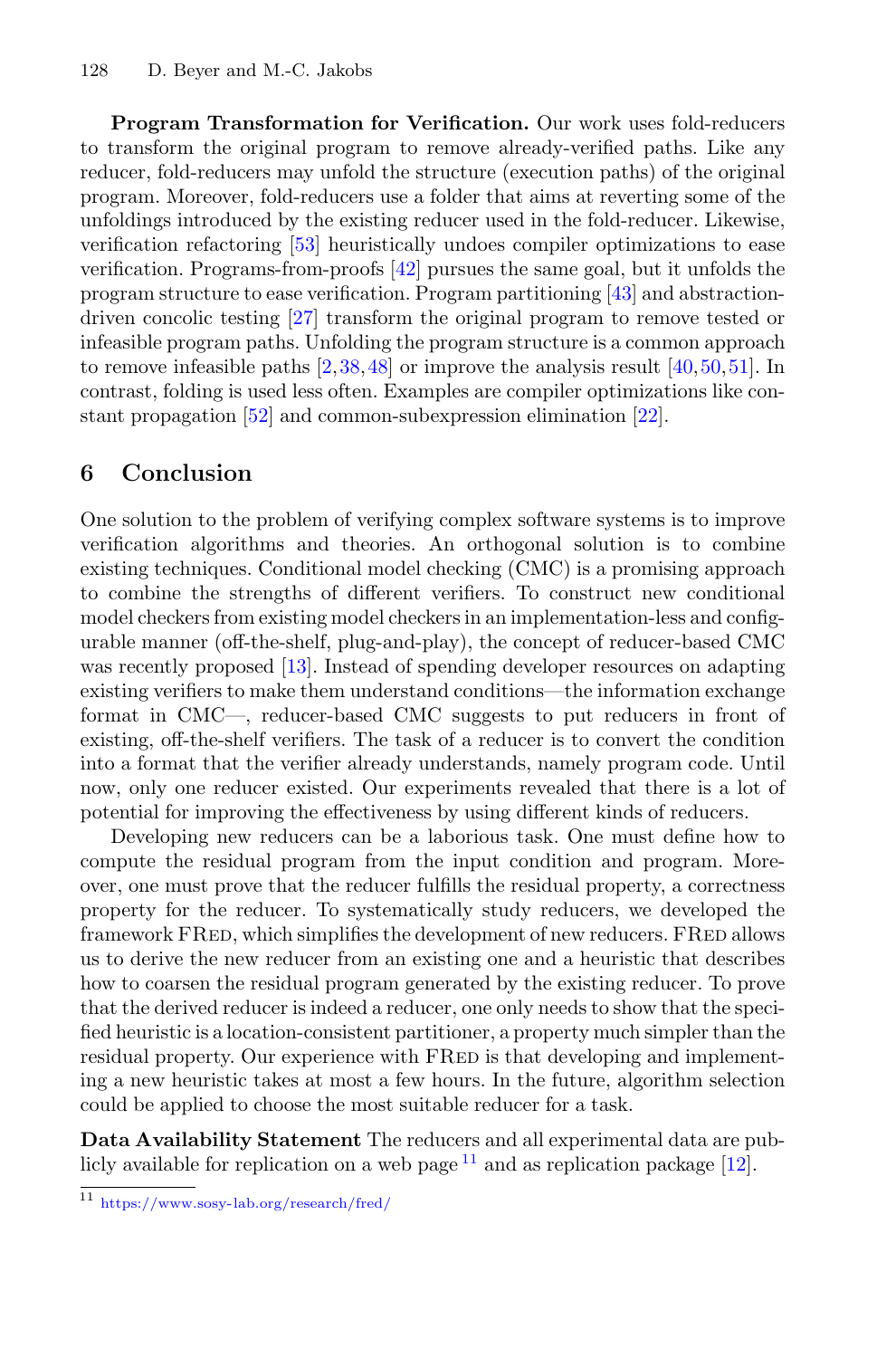## **References**

- <span id="page-16-11"></span>1. Albert, E., Puebla, G., Hermenegildo, M.V.: Abstraction-carrying code. In: Proc. LPAR, LNCS, vol. 3452, pp. 380–397. Springer (2004). [https://doi.org/10.1007/](https://doi.org/10.1007/978-3-540-32275-7_25) [978-3-540-32275-7](https://doi.org/10.1007/978-3-540-32275-7_25) 25
- <span id="page-16-15"></span>2. Balakrishnan, G., Sankaranarayanan, S., Ivancic, F., Wei, O., Gupta, A.: SLR: Path-sensitive analysis through infeasible-path detection and syntactic language refinement. In: Proc. SAS, LNCS, vol. 5079, pp. pp. 238–254. Springer (2008). [https://doi.org/10.1007/978-3-540-69166-2](https://doi.org/10.1007/978-3-540-69166-2_16) 16
- <span id="page-16-0"></span>3. Beckman, N., Nori, A.V., Rajamani, S.K., Simmons, R.J.: Proofs from tests. In: Proc. ISSTA, pp. 3–14. ACM (2008). <https://doi.org/10.1145/1390630.1390634>
- <span id="page-16-10"></span>4. Beyer, D.: Advances in automatic software verification: SV-COMP 2020. In: Proc. TACAS (2), LNCS, vol. 12079, pp. 347–367. Springer (2020). [https://doi.org/](https://doi.org/10.1007/978-3-030-45237-7_21) [10.1007/978-3-030-45237-7](https://doi.org/10.1007/978-3-030-45237-7_21) 21
- <span id="page-16-12"></span>5. Beyer, D., Dangl, M., Dietsch, D., Heizmann, M.: Correctness witnesses: Exchanging verification results between verifiers. In: Proc. FSE, pp. 326–337. ACM (2016). <https://doi.org/10.1145/2950290.2950351>
- <span id="page-16-13"></span>6. Beyer, D., Dangl, M., Dietsch, D., Heizmann, M., Stahlbauer, A.: Witness validation and stepwise testification across software verifiers. In: Proc. FSE, pp. 721–733. ACM (2015). <https://doi.org/10.1145/2786805.2786867>
- <span id="page-16-9"></span>7. Beyer, D., Dangl, M., Wendler, P.: Boosting k-induction with continuously-refined invariants. In: Proc. CAV, LNCS, vol. 9206, pp. 622–640. Springer (2015). [https://](https://doi.org/10.1007/978-3-319-21690-4_42) [doi.org/10.1007/978-3-319-21690-4](https://doi.org/10.1007/978-3-319-21690-4_42) 42
- <span id="page-16-1"></span>8. Beyer, D., Gulwani, S., Schmidt, D.: Combining model checking and data-flow analysis. In: Handbook of Model Checking, pp. 493–540. Springer (2018). [https://](https://doi.org/10.1007/978-3-319-10575-8_16) [doi.org/10.1007/978-3-319-10575-8](https://doi.org/10.1007/978-3-319-10575-8_16) 16
- <span id="page-16-2"></span>9. Beyer, D., Henzinger, T.A., Keremoglu, M.E., Wendler, P.: Conditional model checking: A technique to pass information between verifiers. In: Proc. FSE. ACM (2012). <https://doi.org/10.1145/2393596.2393664>
- <span id="page-16-5"></span>10. Beyer, D., Henzinger, T.A., Théoduloz, G.: Program analysis with dynamic precision adjustment. In: Proc. ASE, pp. 29–38. IEEE (2008). [https://doi.org/10.1109/](https://doi.org/10.1109/ASE.2008.13) [ASE.2008.13](https://doi.org/10.1109/ASE.2008.13)
- <span id="page-16-14"></span>11. Beyer, D., Jakobs, M.C.: CoVeriTest: Cooperative verifier-based testing. In: Proc. FASE, LNCS, vol. 11424, pp. 389–408. Springer (2019). [https://doi.org/10.1007/](https://doi.org/10.1007/978-3-030-16722-6_23) [978-3-030-16722-6](https://doi.org/10.1007/978-3-030-16722-6_23) 23
- <span id="page-16-3"></span>12. Beyer, D., Jakobs, M.C.: Replication package for article 'FRED: Conditional model checking via reducers and folders' in: Proc. SEFM 2020 (2020). [https://doi.org/](https://doi.org/10.5281/zenodo.3953565) [10.5281/zenodo.3953565](https://doi.org/10.5281/zenodo.3953565)
- <span id="page-16-4"></span>13. Beyer, D., Jakobs, M.C., Lemberger, T., Wehrheim, H.: Reducer-based construction of conditional verifiers. In: Proc. ICSE, pp. 1182–1193. ACM (2018). [https://](https://doi.org/10.1145/3180155.3180259) [doi.org/10.1145/3180155.3180259](https://doi.org/10.1145/3180155.3180259)
- <span id="page-16-6"></span>14. Beyer, D., Keremoglu, M.E.: CPAchecker: A tool for configurable software verification. In: Proc. CAV, LNCS, vol. 6806, pp. 184–190. Springer (2011). [https://](https://doi.org/10.1007/978-3-642-22110-1_16) [doi.org/10.1007/978-3-642-22110-1](https://doi.org/10.1007/978-3-642-22110-1_16) 16
- <span id="page-16-7"></span>15. Beyer, D., Keremoglu, M.E., Wendler, P.: Predicate abstraction with adjustableblock encoding. In: Proc. FMCAD, pp. 189–197. FMCAD (2010)
- <span id="page-16-8"></span>16. Beyer, D., Löwe, S.: Explicit-state software model checking based on CEGAR and interpolation. In: Proc. FASE, LNCS, vol. 7793, pp. 146–162. Springer (2013). [https://doi.org/10.1007/978-3-642-37057-1](https://doi.org/10.1007/978-3-642-37057-1_11)<sub>-11</sub>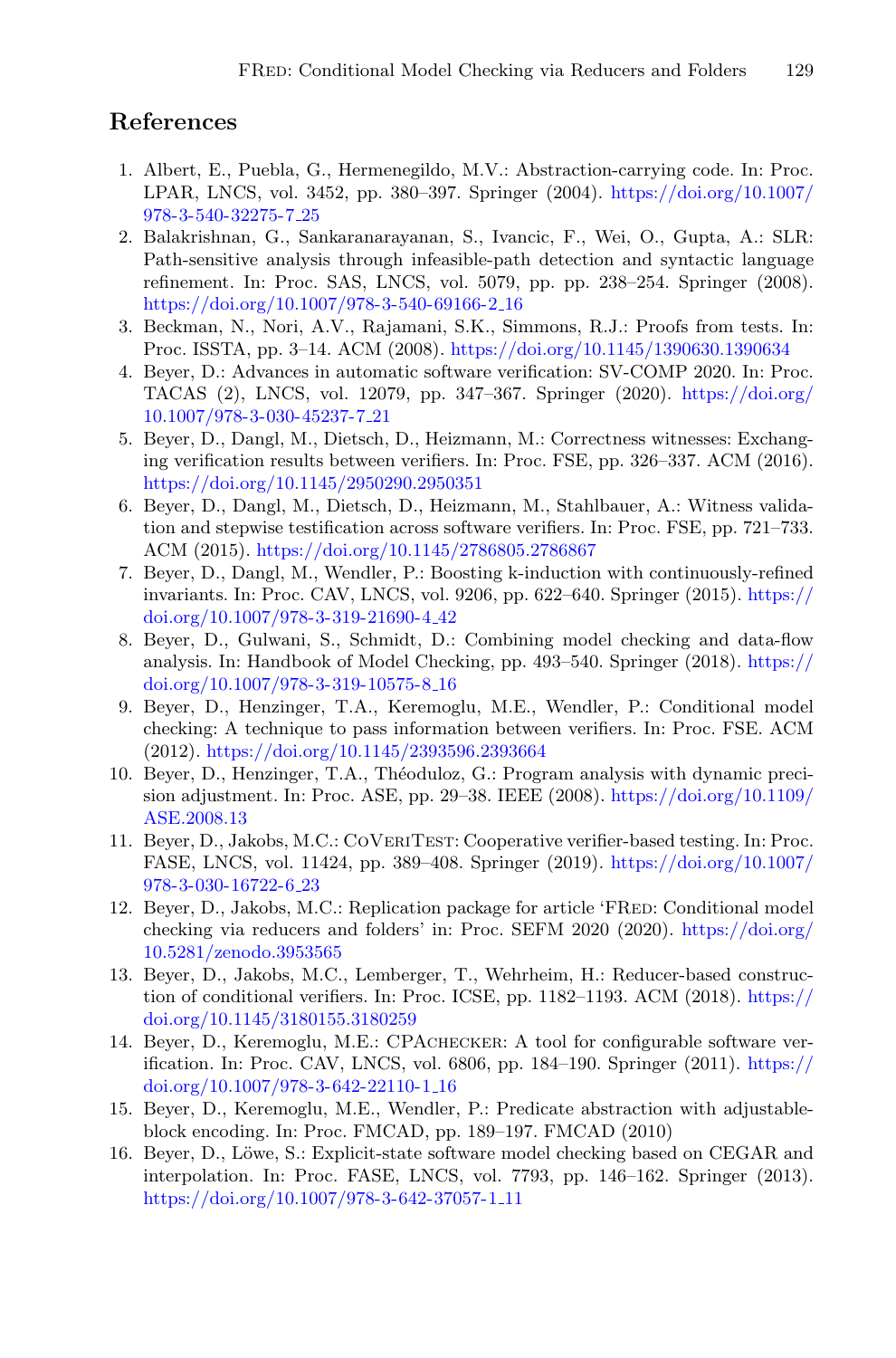- <span id="page-17-8"></span>17. Beyer, D., Löwe, S., Wendler, P.: Reliable benchmarking: Requirements and solutions. Int. J. Softw. Tools Technol. Transfer **21**(1), 1–29 (2017). [https://doi.org/](https://doi.org/10.1007/s10009-017-0469-y) [10.1007/s10009-017-0469-y](https://doi.org/10.1007/s10009-017-0469-y)
- <span id="page-17-9"></span>18. Chebaro, O., Kosmatov, N., Giorgetti, A., Julliand, J.: Program slicing enhances a verification technique combining static and dynamic analysis. In: Proc. SAC, pp. 1284–1291. ACM (2012). <https://doi.org/10.1145/2245276.2231980>
- <span id="page-17-13"></span>19. Christakis, M., Müller, P., Wüstholz, V.: Collaborative verification and testing with explicit assumptions. In: Proc. FM, LNCS, vol. 7436, pp. 132–146. Springer (2012). [https://doi.org/10.1007/978-3-642-32759-9](https://doi.org/10.1007/978-3-642-32759-9_13) 13
- <span id="page-17-1"></span>20. Christakis, M., M¨uller, P., W¨ustholz, V.: Guiding dynamic symbolic execution toward unverified program executions. In: Proc. ICSE, pp. 144–155. ACM (2016). <https://doi.org/10.1145/2884781.2884843>
- <span id="page-17-14"></span>21. Christakis, M., Wüstholz, V.: Bounded abstract interpretation. In: Proc. SAS, LNCS, vol. 9837, pp. 105–125. Springer (2016). [https://doi.org/10.1007/](https://doi.org/10.1007/978-3-662-53413-7_6) [978-3-662-53413-7](https://doi.org/10.1007/978-3-662-53413-7_6) 6
- <span id="page-17-15"></span>22. Cocke, J.: Global common subexpression elimination. In: Proc. Symposium on Compiler Optimization, pp. 20–24. ACM (1970). [https://doi.org/10.1145/](https://doi.org/10.1145/800028.808480) [800028.808480](https://doi.org/10.1145/800028.808480)
- <span id="page-17-2"></span>23. Cousot, P., Cousot, R.: Systematic design of program-analysis frameworks. In: Proc. POPL, pp. 269–282. ACM (1979). <https://doi.org/10.1145/567752.567778>
- <span id="page-17-11"></span>24. Cousot, P., Cousot, R., Feret, J., Mauborgne, L., Miné, A., Monniaux, D., Rival, X.: Combination of abstractions in the ASTREE static analyzer. In: Proc. ASIAN'06, ´ LNCS, vol. 4435, pp. 272–300. Springer (2008). [https://doi.org/10.1007/](https://doi.org/10.1007/978-3-540-77505-8_23) [978-3-540-77505-8](https://doi.org/10.1007/978-3-540-77505-8_23) 23
- <span id="page-17-3"></span>25. Csallner, C., Smaragdakis, Y.: Check 'n' Crash: Combining static checking and testing. In: Proc. ICSE, pp. 422–431. ACM (2005). [https://doi.org/10.1145/](https://doi.org/10.1145/1062455.1062533) [1062455.1062533](https://doi.org/10.1145/1062455.1062533)
- <span id="page-17-5"></span>26. Czech, M., Jakobs, M., Wehrheim, H.: Just test what you cannot verify! In: Proc. FASE, LNCS, vol. 9033, pp. 100–114. Springer (2015). [https://doi.org/10.1007/](https://doi.org/10.1007/978-3-662-46675-9_7) [978-3-662-46675-9](https://doi.org/10.1007/978-3-662-46675-9_7) 7
- <span id="page-17-12"></span>27. Daca, P., Gupta, A., Henzinger, T.A.: Abstraction-driven concolic testing. In: Proc. VMCAI, LNCS, vol. 9583, pp. 328–347. Springer (2016). [https://doi.org/10.1007/](https://doi.org/10.1007/978-3-662-49122-5_16) [978-3-662-49122-5](https://doi.org/10.1007/978-3-662-49122-5_16) 16
- <span id="page-17-10"></span>28. Dams, D., Namjoshi, K.S.: Orion: High-precision methods for static error analysis of C and C++ programs. In: Proc. FMCO, LNCS, vol. 4111, pp. 138–160. Springer (2005). [https://doi.org/10.1007/11804192](https://doi.org/10.1007/11804192_7) 7
- <span id="page-17-6"></span>29. Dangl, M., Löwe, S., Wendler, P.: CPACHECKER with support for recursive programs and floating-point arithmetic (competition contribution). In: Proc. TACAS, LNCS, vol. 9035, pp. 423–425. Springer (2015). [https://doi.org/10.1007/](https://doi.org/10.1007/978-3-662-46681-0_34) [978-3-662-46681-0](https://doi.org/10.1007/978-3-662-46681-0_34) 34
- <span id="page-17-7"></span>30. Darke, P., Prabhu, S., Chimdyalwar, B., Chauhan, A., Kumar, S., Chowdhury, A.B., Venkatesh, R., Datar, A., Medicherla, R.K.: VeriAbs: Verification by abstraction and test generation (competition contribution). In: Proc. TACAS, LNCS, vol. 10806, pp. 457–462. Springer (2018). [https://doi.org/10.1007/](https://doi.org/10.1007/978-3-319-89963-3_32) [978-3-319-89963-3](https://doi.org/10.1007/978-3-319-89963-3_32) 32
- <span id="page-17-0"></span>31. D'Silva, V., Kröning, D., Weissenbacher, G.: A survey of automated techniques for formal software verification. IEEE Trans. CAD Integr. Circ. Syst. **27**(7), 1165–1178 (2008). <https://doi.org/10.1109/TCAD.2008.923410>
- <span id="page-17-4"></span>32. Ferles, K., Wüstholz, V., Christakis, M., Dillig, I.: Failure-directed program trimming. In: Proc. ESEC/FSE, pp. 174–185. ACM (2017). [https://doi.org/10.1145/](https://doi.org/10.1145/3106237.3106249) [3106237.3106249](https://doi.org/10.1145/3106237.3106249)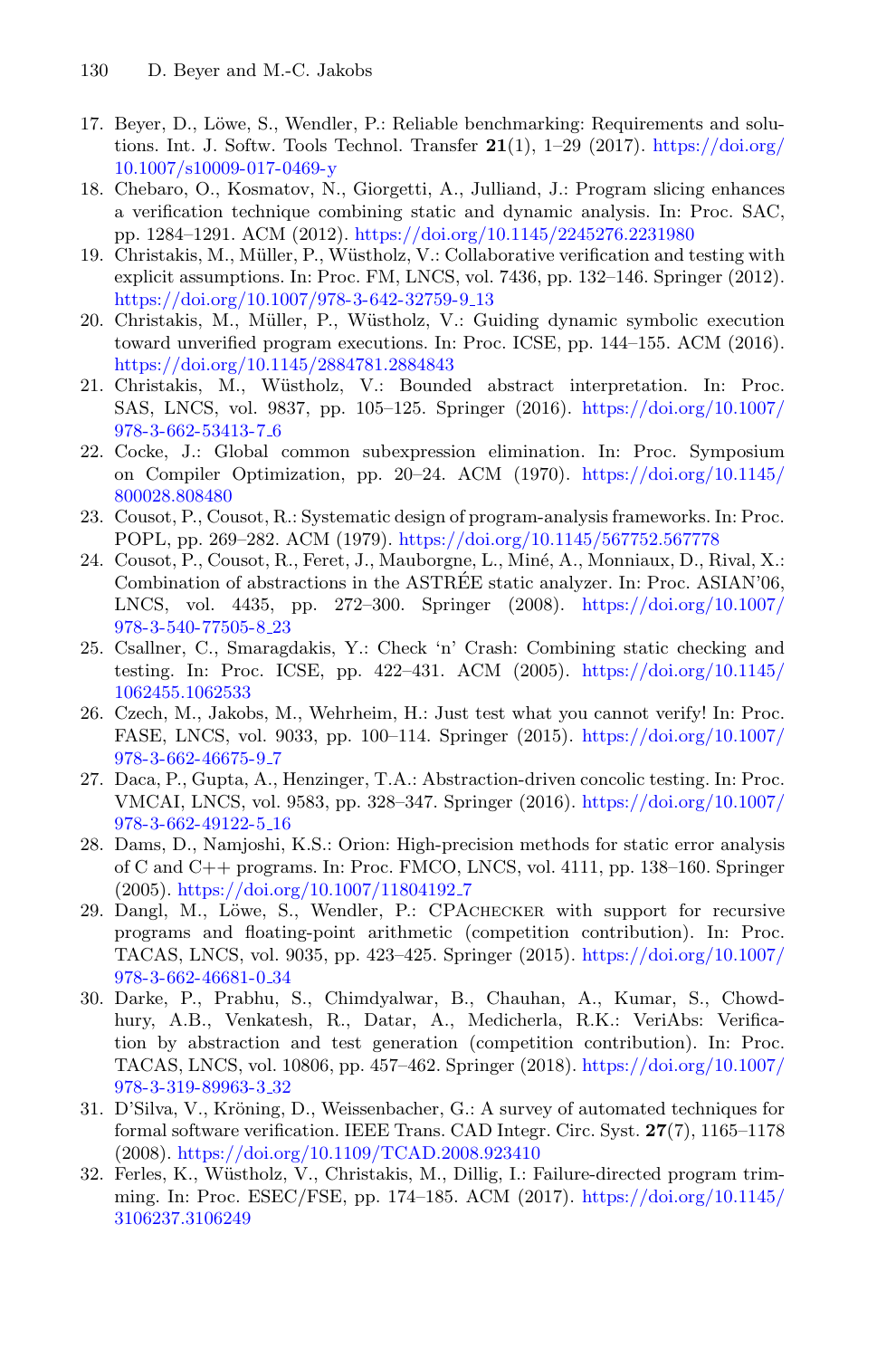- <span id="page-18-0"></span>33. Fischer, J., Jhala, R., Majumdar, R.: Joining data flow with predicates. In: Proc. FSE, pp. 227–236. ACM (2005). <https://doi.org/10.1145/1081706.1081742>
- <span id="page-18-2"></span>34. Gadelha, M.Y.R., Monteiro, F.R., Cordeiro, L.C., Nicole, D.A.: Esbmc v6.0: Verifying C programs using k-induction and invariant inference (competition contribution). In: Proc. TACAS (3), LNCS, vol. 11429, pp. 209–213. Springer (2019). [https://doi.org/10.1007/978-3-030-17502-3](https://doi.org/10.1007/978-3-030-17502-3_15) 15
- <span id="page-18-3"></span>35. Ge, X., Taneja, K., Xie, T., Tillmann, N.: DyTa: Dynamic symbolic execution guided with static verification results. In: Proc. ICSE, pp. 992–994. ACM (2011). <https://doi.org/10.1145/1985793.1985971>
- <span id="page-18-9"></span>36. Godefroid, P., Nori, A.V., Rajamani, S.K., Tetali, S.: Compositional may-must program analysis: Unleashing the power of alternation. In: Proc. POPL, pp. 43–56. ACM (2010). <https://doi.org/10.1145/1706299.1706307>
- <span id="page-18-1"></span>37. Gulavani, B.S., Henzinger, T.A., Kannan, Y., Nori, A.V., Rajamani, S.K.: SYNERGY: A new algorithm for property checking. In: Proc. FSE, pp. 117-127. ACM (2006). <https://doi.org/10.1145/1181775.1181790>
- <span id="page-18-14"></span>38. Gulwani, S., Jain, S., Koskinen, E.: Control-flow refinement and progress invariants for bound analysis. In: Proc. PLDI, pp. 375–385. ACM (2009). [https://doi.org/](https://doi.org/10.1145/1542476.1542518) [10.1145/1542476.1542518](https://doi.org/10.1145/1542476.1542518)
- <span id="page-18-6"></span>39. Henzinger, T.A., Jhala, R., Majumdar, R., Necula, G.C., Sutre, G., Weimer, W.: Temporal-safety proofs for systems code. In: Proc. CAV, LNCS, vol. 2404, pp. 526–538. Springer (2002). [https://doi.org/10.1007/3-540-45657-0](https://doi.org/10.1007/3-540-45657-0_45) 45
- <span id="page-18-16"></span>40. Holley, L.H., Rosen, B.K.: Qualified data-flow problems. In: Proc. POPL, pp. 68–82. ACM (1980). <https://doi.org/10.1145/567446.567454>
- <span id="page-18-7"></span>41. Jakobs, M.C., Wehrheim, H.: Certification for configurable program analysis. In: Proc. SPIN, pp. 30–39. ACM (2014). <https://doi.org/10.1145/2632362.2632372>
- <span id="page-18-13"></span>42. Jakobs, M.C., Wehrheim, H.: Programs from proofs: A framework for the safe execution of untrusted software. ACM Trans. Program. Lang. Syst. **39**(2), 7:1–7:56 (2017). <https://doi.org/10.1145/3014427>
- <span id="page-18-11"></span>43. Jalote, P., Vangala, V., Singh, T., Jain, P.: Program partitioning: A framework for combining static and dynamic analysis. In: Proc. WODA, pp. 11–16. ACM (2006). <https://doi.org/10.1145/1138912.1138916>
- <span id="page-18-4"></span>44. Li, K., Reichenbach, C., Csallner, C., Smaragdakis, Y.: Residual investigation: predictive and precise bug detection. In: Proc. ISSTA, pp. 298–308. ACM (2012). <https://doi.org/10.1145/2338965.2336789>
- <span id="page-18-8"></span>45. Necula, G.C.: Proof-carrying code. In: Proc. POPL, pp. 106–119. ACM (1997). <https://doi.org/10.1145/263699.263712>
- <span id="page-18-10"></span>46. Necula, G.C., McPeak, S., Weimer, W.: CCured: Type-safe retrofitting of legacy code. In: Proc. POPL, pp. 128–139. ACM (2002). [https://doi.org/10.1145/](https://doi.org/10.1145/503272.503286) [503272.503286](https://doi.org/10.1145/503272.503286)
- <span id="page-18-5"></span>47. Post, H., Sinz, C., Kaiser, A., Gorges, T.: Reducing false positives by combining abstract interpretation and bounded model checking. In: Proc. ASE, pp. 188–197. IEEE (2008). <https://doi.org/10.1109/ASE.2008.29>
- <span id="page-18-15"></span>48. Sharma, R., Dillig, I., Dillig, T., Aiken, A.: Simplifying loop-invariant generation using splitter predicates. In: Proc. CAV, LNCS, vol. 6806, pp. 703–719. Springer (2011). [https://doi.org/10.1007/978-3-642-22110-1](https://doi.org/10.1007/978-3-642-22110-1_57) 57
- <span id="page-18-12"></span>49. Sherman, E., Dwyer, M.B.: Structurally defined conditional data-flow static analysis. In: Proc. TACAS (2), LNCS, vol. 10806, pp. 249–265. Springer (2018). [https://](https://doi.org/10.1007/978-3-319-89963-3_15) [doi.org/10.1007/978-3-319-89963-3](https://doi.org/10.1007/978-3-319-89963-3_15) 15
- <span id="page-18-17"></span>50. Steffen, B.: Property-oriented expansion. In: Proc. SAS, LNCS, vol. 1145, pp. 22–41. Springer (1996). [https://doi.org/10.1007/3-540-61739-6](https://doi.org/10.1007/3-540-61739-6_31) 31